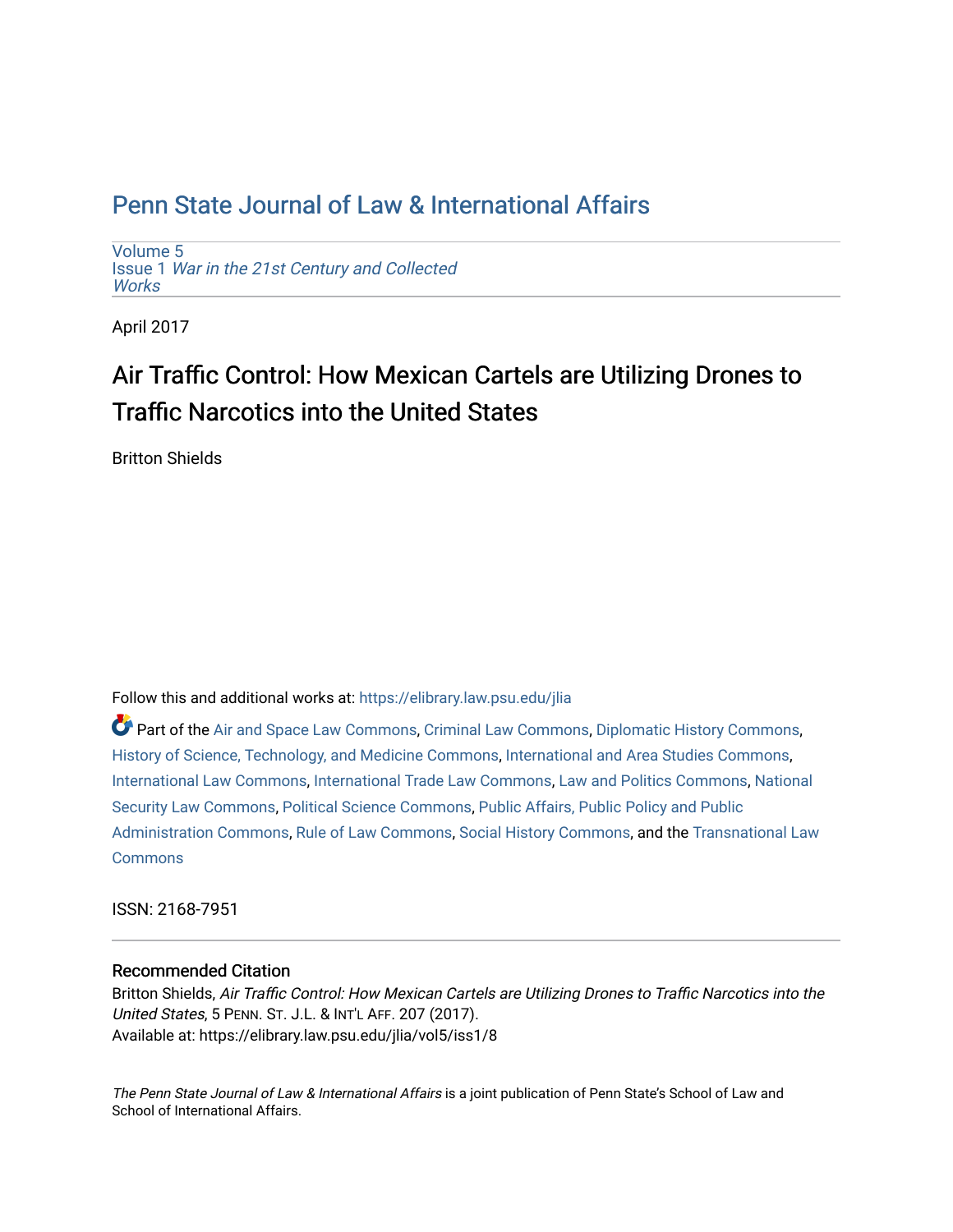2017 VOLUME 5 NO. 1

### **AIR TRAFFIC CONTROL: HOW MEXICAN CARTELS ARE UTILIZING DRONES TO TRAFFIC NARCOTICS INTO THE UNITED STATES**

*Britton Shields*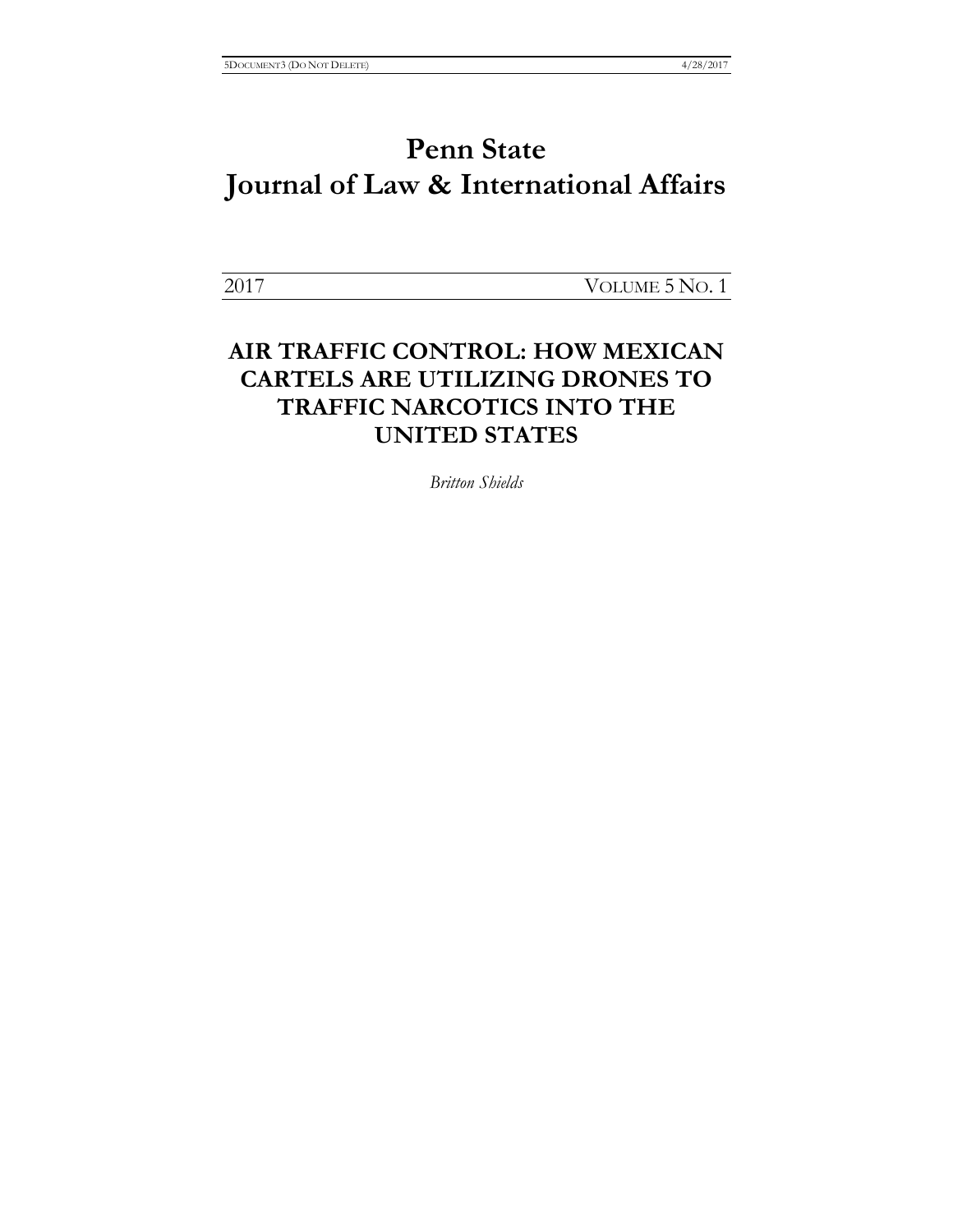### TABLE OF CONTENTS

| L                                                      |                                                |                                                        |  |
|--------------------------------------------------------|------------------------------------------------|--------------------------------------------------------|--|
| H.                                                     | DRUG TRAFFICKING AT THE UNITED STATES - MEXICO |                                                        |  |
|                                                        |                                                |                                                        |  |
|                                                        | $A_{-}$                                        |                                                        |  |
|                                                        | Β.                                             |                                                        |  |
|                                                        |                                                |                                                        |  |
|                                                        |                                                |                                                        |  |
|                                                        | C.                                             | Cooperation Between United States and Mexico216        |  |
|                                                        | D.                                             |                                                        |  |
| DRONE REGULATIONS IN THE UNITED STATES AND<br>HI.      |                                                |                                                        |  |
|                                                        |                                                |                                                        |  |
|                                                        | А.                                             | Drone Regulations in the United States218              |  |
|                                                        |                                                |                                                        |  |
|                                                        |                                                |                                                        |  |
|                                                        |                                                |                                                        |  |
|                                                        |                                                |                                                        |  |
|                                                        | В.                                             |                                                        |  |
| POSSIBLE SOLUTIONS TO PREVENT DRONES FROM BEING<br>IV. |                                                |                                                        |  |
| USED AS TOOLS FOR DRUG TRAFFICKING BY MEXICAN          |                                                |                                                        |  |
|                                                        |                                                |                                                        |  |
|                                                        |                                                |                                                        |  |
|                                                        |                                                | 1. New Drone Regulations to be enacted through the FAA |  |
|                                                        |                                                |                                                        |  |
|                                                        |                                                |                                                        |  |
|                                                        | В.                                             | Drone Regulations of Other Nations232                  |  |
|                                                        |                                                |                                                        |  |
|                                                        |                                                |                                                        |  |
|                                                        |                                                |                                                        |  |
|                                                        |                                                |                                                        |  |
|                                                        |                                                |                                                        |  |
|                                                        |                                                | 6.                                                     |  |
| V.                                                     |                                                |                                                        |  |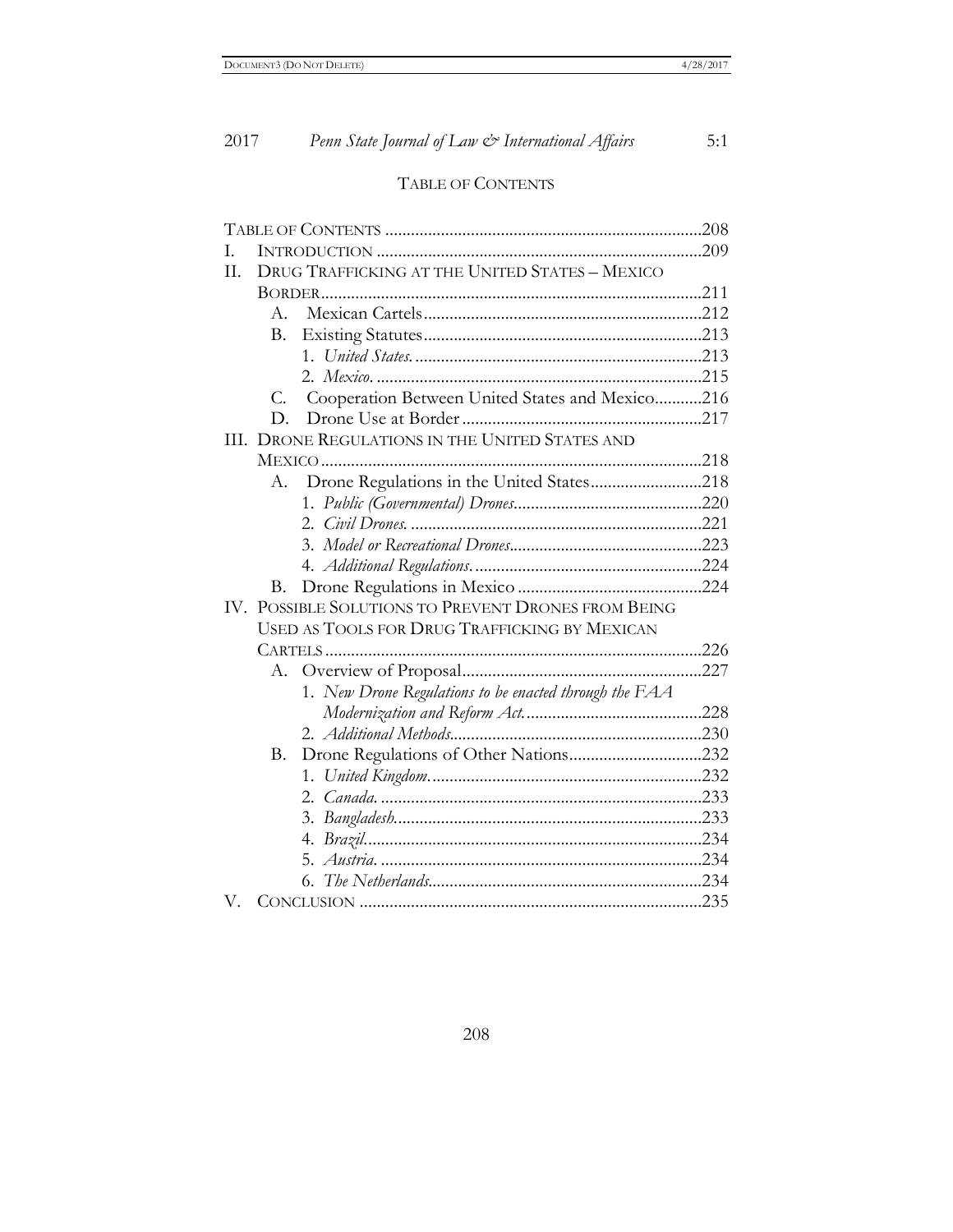$\overline{a}$ 

2017 *Shields* 5:1

#### I. INTRODUCTION

Drone usage has been a topic of significant debate in recent years.<sup>1</sup> The use of drones has fostered discussions regarding their privacy implications,<sup>2</sup> public safety concerns,<sup>3</sup> and even their use to conduct military airstrikes in foreign nations.<sup>4</sup> However, a unique trend is emerging regarding drone use that raises novel policy concerns: recent reports have concluded that drones are now being used as a method of trafficking narcotics from Mexico into the United States.<sup>5</sup>

While Mexican cartels have been known to utilize creative methods when smuggling narcotics,<sup>6</sup> the new method of using drones

<sup>3</sup> *See* Dan Loumena, *Drone crashes into stands during U.S. Open match; N.Y. teacher arrested*, LOS ANGELES TIMES (Sep. 4, 2014, 4:10 AM), [http://www.latimes.com/sports/la-sp-sn-us-open-drone-crash-20150903-](http://www.latimes.com/sports/la-sp-sn-us-open-drone-crash-20150903-story.html)

<sup>1</sup> Melanie Reid, *ARTICLE: GROUNDING DRONES: BIG BROTHER'S TOOL BOX NEEDS REGULATION NOT ELIMINATION*, 20 RICH. J.L. & TECH. 9 (2014).

<sup>2</sup> Robert Holly, *States Restrict Drone Use Because of Privacy Concerns*, MIDWEST CENTER FOR INVESTIGATIVE REPORTING (Mar. 21, 2014), [http://investigatemidwest.org/2014/03/21/states-restrict-drone-use-because-of](http://investigatemidwest.org/2014/03/21/states-restrict-drone-use-because-of-privacy-concerns/)[privacy-concerns/.](http://investigatemidwest.org/2014/03/21/states-restrict-drone-use-because-of-privacy-concerns/)

[story.html](http://www.latimes.com/sports/la-sp-sn-us-open-drone-crash-20150903-story.html) (drone crashes into stands at sporting event); see also, Kevin Cokely, *FAA to Consider New Restrictions for Drones*, NBC DFW (Sep. 14, 2015, 11:33 PM), [http://www.nbcdfw.com/news/local/FAA-to-Consider-New-Restrictions-for-](http://www.nbcdfw.com/news/local/FAA-to-Consider-New-Restrictions-for-Drones-327616521.html)

[Drones-327616521.html](http://www.nbcdfw.com/news/local/FAA-to-Consider-New-Restrictions-for-Drones-327616521.html) (describing a drone that nearly crashed into a private aircraft.).

<sup>4</sup> *See* i.e. Mehreen Zahra-Malik, *U.S. drone strike kills 15 Pakistani Taliban in Afghanistan*, REUTERS (Sep. 11, 2015, 10:54 AM), http://www.reuters.com/article/2015/09/11/us-afghanistan-dronesidUSKCN0RB1OW20150911.

<sup>5</sup> Nick Valencia & Michael Martinez, *Drone carrying drugs crashes south of U.S. border*, CNN (Jan. 23, 2015, 3:00 PM), <http://www.cnn.com/2015/01/22/world/drug-drone-crashes-us-mexico-border/> ("U.S. authorities acknowledge a new smuggling strategy may be emerging on the border.").

<sup>6</sup> *Drug delivery drone crashes in Mexico*, BBC NEWS (Jan. 22, 2015), <http://www.bbc.com/news/technology-30932395> ("Other methods [of smuggling] included catapults, tunnels and ultra-light aircraft.").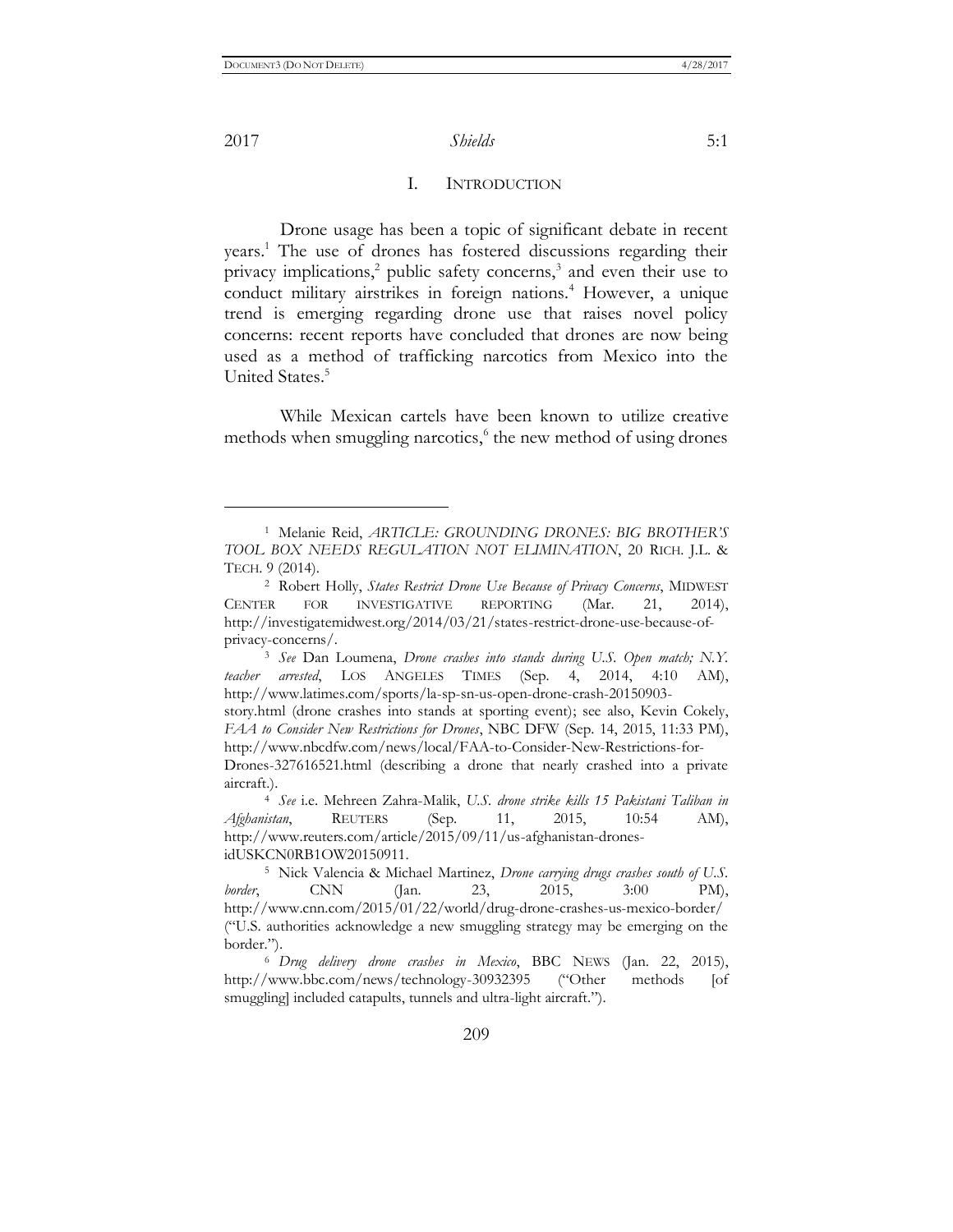$\overline{a}$ 

#### 2017 *Penn State Journal of Law & International Affairs* 5:1

has important implications for a number of reasons.<sup>7</sup> Notably, drones are a rapidly growing industry with the potential to significantly impact the economy. Domestic use of drones in the United States is predicted to have an economic impact of over \$82 billion between 2015 and 2025.<sup>8</sup> The demand for drones is consistently increasing among recreational users<sup>9</sup> and businesses,<sup>10</sup> causing a steady rise in their supply as well. While supply and demand continues to increase, the lack of drone regulations in the United States and Mexico is a cause for concern. Further, those regulations that currently exist do not account for the use of drones as trafficking tools at the border. It is thus unsurprising that cartels are beginning to utilize drones to traffic narcotics from Mexico into the United States.

Given the fact that the U.S.-Mexican border extends approximately  $1,933$  miles,<sup>11</sup> and that the cartels have used drones to

<sup>7</sup> Such implications include a lack of drone regulations, anti-drone security measures, and extradition issues regarding those using drones for drug trafficking between nations.

<sup>8</sup> Darryl Jenkins & Bijan Vasigh, *The Economic Impact of Unmanned Aircraft Systems Integration in the United States* at 2, ASSOCIATION FOR UNMANNED VEHICLE SYSTEMS INTERNATIONAL (2013).

<sup>9</sup> *See* Mitch Joel, *The Booming Business of Drones*, HARV. BUS. REV. (Jan. 4, 2013), <https://hbr.org/2013/01/the-booming-business-of-drones> (Industry analysts predict the drone market to double in less than a decade).

<sup>10</sup> A number of companies, including Amazon, Facebook, and Google, have invested in drone development for delivery of goods, sky-based computer networks, and even crop dusting in the agricultural community. See Jillian D'Onfro, *Why Amazon Needs Drones More Than People Realize*, BUSINESS INSIDER (July 30, 2014, 6:23 PM), [http://www.businessinsider.com/amazon-drones-2014-7;](http://www.businessinsider.com/amazon-drones-2014-7) John Naughton, *Why Facebook and Google are Buying Into Drones*, GUARDIAN (Apr. 19, 2014, 7:05 PM), [http://www.theguardian.com/world/2014/apr/20/facebook](http://www.theguardian.com/world/2014/apr/20/facebook-google-buying-into-drones-profit-motive)[google-buying-into-drones-profit-motive;](http://www.theguardian.com/world/2014/apr/20/facebook-google-buying-into-drones-profit-motive) Mike Hanlon, *Yamaha's RMAX - The World's Most Advanced Non-Military UAV*, GIZMAG, <http://www.gizmag.com/go/2440/> (last updated Nov. 19, 2004) (discussing Yamaha's R-MAX drones which are used primarily used for crop-dusting in Japan.); Jeremy Bradley, *It's one delicious drone—the Burrito Bomber*, CNN, <http://www.cnn.com/2013/06/21/tech/innovation/drone-burrito-bomber/> (last updated Jun. 21, 2013, 8:35 AM) (Discussing drones to be used to deliver burritos to homes.).

<sup>11</sup> JANICE CHERYL BEAVER, CONG. RESEARCH SERV., RS21729, U*.*S. INTERNATIONAL BORDERS: BRIEF FACTS 2, (2006).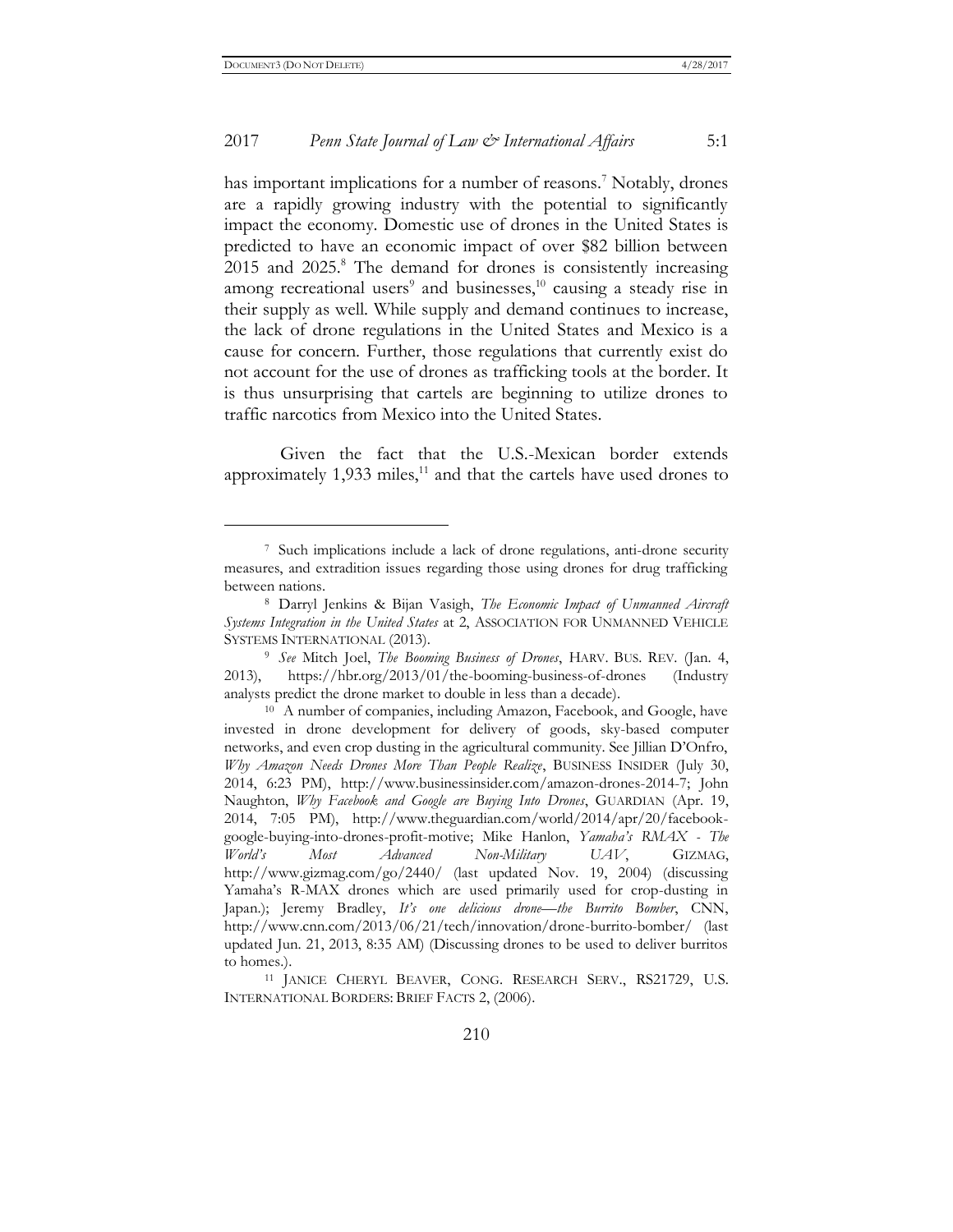traffic narcotics an estimated 150 times per year, $12$  there is a dire need for a solution to this tactic before it becomes more prevalent. This comment will focus on the rising use of drones at the border to smuggle narcotics into the United States, and suggest possible solutions to curb this new tactic being utilized by the cartels. By taking steps to solve this problem before it becomes more recurrent, the United States can hinder the use of drones as an efficient method to smuggle narcotics across the border, and in doing so, decrease the influx of narcotics trafficked into the United States. This comment will also compare the current drone regulations of Mexico and the United States with those from various other countries, and discuss how such policies can be implemented at the United States-Mexico border.

Part I of this comment has served as an introduction to the issue. Part II will briefly discuss the current state of the war on drugs at the border and how the United States and Mexico are working together to prevent the trafficking of narcotics by Mexican cartels. Part III will examine the current state of drone regulations in the United States and Mexico. Together, Parts II and III provide a background that exposes the severity of the issue of drones as trafficking tools. Finally, Part IV proposes possible solutions to prevent Mexican cartels from using drones to traffic narcotics. This section will also discuss drone regulations in several other countries, and which policies, if any, should be adopted and implemented at the border.

### II. DRUG TRAFFICKING AT THE UNITED STATES – MEXICO BORDER

According to a 2013 survey, approximately 24.6 million Americans aged twelve or older (9.4 percent of the population) had used an illicit drug in the past month - a number that has steadily increased from 8.3 percent in 2002.<sup>13</sup> This increase in demand for

<sup>12</sup> *See* BBC NEWS, *supra* note 6.

<sup>13</sup> NATIONAL INSTITUTE ON DRUG ABUSE, DRUG FACTS: NATIONWIDE TRENDS at 1 (2015).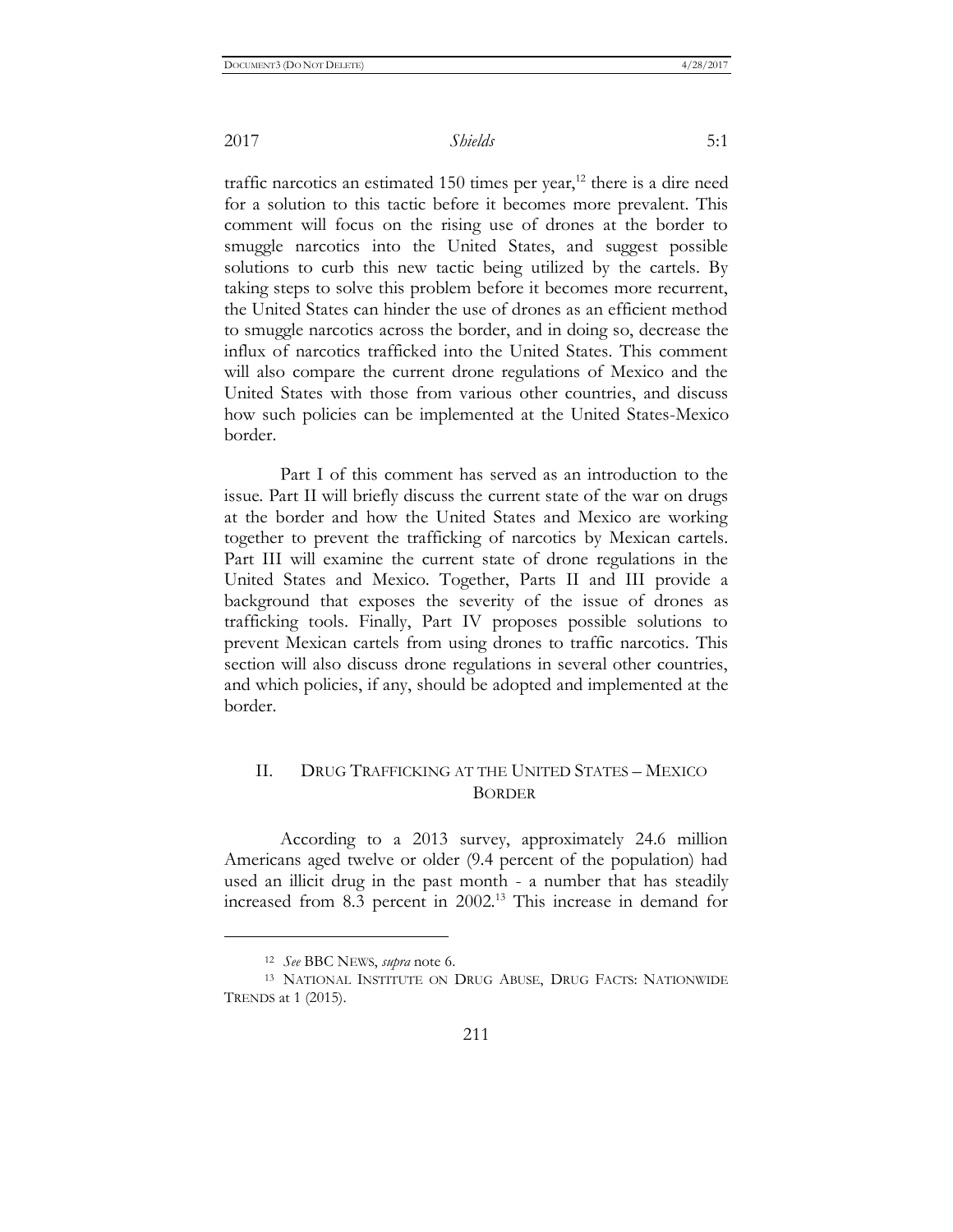illicit drugs has been a catalyst for the trafficking of narcotics across the border, and has caused Mexico to become the number-one supplier of illicit drugs in the United States.<sup>14</sup> The majority of methamphetamine available in the United States is produced in Mexico,<sup>15</sup> and a 2010 report stated that ninety percent of the cocaine sold in the U.S. was transported across the border from Mexico.<sup>16</sup> In fact, it has been speculated that more than eighty percent of all drugs that enter the United States are trafficked across the border by Mexican cartels.<sup>17</sup>

#### A. Mexican Cartels

 $\overline{a}$ 

The competing cartels at the United States-Mexico border include the Sinaloa Cartel, the Gulf Cartel, and the Tijuana Cartel.<sup>18</sup> Additionally, Los Zetas provide a dominant presence in the drug violence and trafficking at the border.<sup>19</sup> These drug cartels control the

<sup>14</sup> S. Cody Barrus, *Interview with Mexico Drug War Expert Sylvia Longmire*, ALLTREATMENT.COM (Jan. 11, 2011), [http://www.alltreatment.com/blog/2011/interview-with-mexico-drug-war-expert](http://www.alltreatment.com/blog/2011/interview-with-mexico-drug-war-expert-sylvia-longmire/)[sylvia-longmire/.](http://www.alltreatment.com/blog/2011/interview-with-mexico-drug-war-expert-sylvia-longmire/)

<sup>15</sup> U.S. DEPARTMENT OF JUSTICE DRUG ENFORCEMENT ADMINISTRATION, DEA-DCT-DIR-002-15, NATIONAL DRUG THREAT ASSESSMENT SUMMARY 19 (2014), available at, [http://www.dea.gov/resource-center/dir-ndta-unclass.pdf;](http://www.dea.gov/resource-center/dir-ndta-unclass.pdf) *see also* COUNTERNARCOTICS ENFORCEMENT: COORDINATION AT THE FEDERAL, STATE, AND LOCAL LEVEL: HEARING BEFORE THE SUBCOMM. ON STATE, LOCAL, AND PRIVATE SECTOR PREPAREDNESS AND INTEGRATION OF THE S. HOMELAND SEC. AND GOVERNMENTAL AFFAIRS COMM., 111th Cong. 3 (2009) (statement of John Leech, Acting Director for the Office of Counternarcotics Enforcement, U.S. Dep't of Homeland Security) ("[Mexico] is the primary source of foreign marijuana and methamphetamine, and a major source of heroin to the United States.").

<sup>16</sup> *See* William Finnegan, *Letter from Mexico: Silver or Lead. The Drug Cartel La Familia Gives Local Officials a Choice: Take a Bribe or a Bullet*, THE NEW YORKER, May 31, 2010, available at, http://www.newyorker.com/magazine/2010/05/31/silveror-lead.

<sup>17</sup> Ginger Thompson, *U.S. Widens Its Role in Battle Against Mexico's Drug Cartels*, N.Y. TIMES, Aug. 7, 2011, available at [http://www.nytimes.com/2011/08/07/world/07drugs.html?\\_r=0.](http://www.nytimes.com/2011/08/07/world/07drugs.html?_r=0)

<sup>18</sup> Callin Kerr, *COMMENT: Mexico's Drug War: Is It Really a War?*, 54 S. TEX. L. REV. 193 (2012).

<sup>19</sup> *Id.*; *See also*, *Zetas*, INSIGHT CRIME, [http://www.insightcrime.org/mexico](http://www.insightcrime.org/mexico-organized-crime-news/zetas-profile)[organized-crime-news/zetas-profile](http://www.insightcrime.org/mexico-organized-crime-news/zetas-profile) (last visited Oct. 10, 2015) (The Drug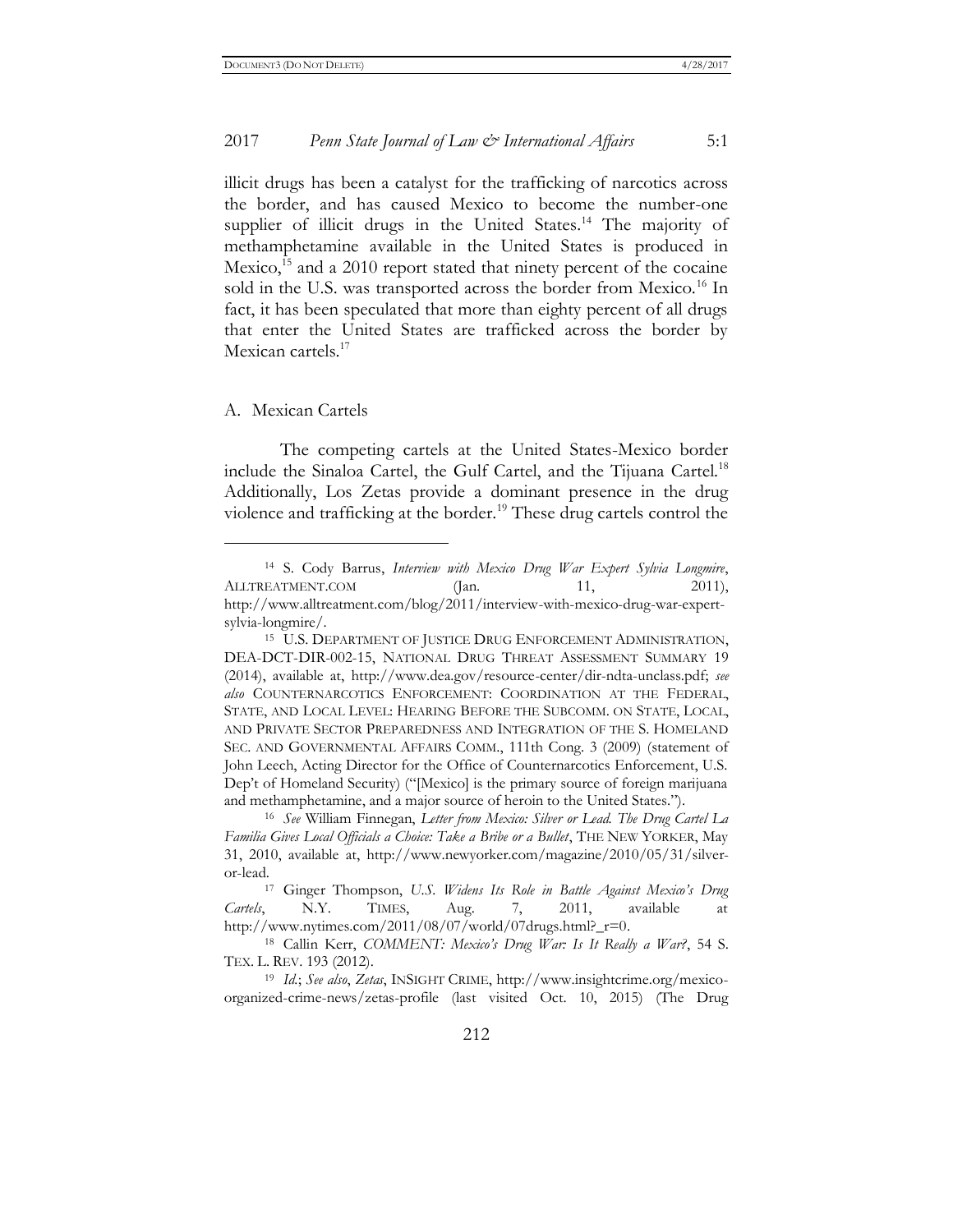$\overline{a}$ 

2017 *Shields* 5:1

territory surrounding the border and various drug routes it consists of, including extensive underground tunnels, waterways, roads, and walking paths.<sup>20</sup> While the amount of narcotics trafficked into the United States annually is difficult to quantify, it is estimated that these cartels traffic between \$19 and \$29 billion in drugs each year.<sup>21</sup> This has caused both the Mexican and United States governments to respond to the drug problem in a variety of ways.

B. Existing Statutes

#### 1. *United States*.

A number of statutes have been enacted in both the United States and Mexico to combat the trafficking efforts of the cartels. In the United States, the Controlled Substances  $Act^{22}$  prohibits any person from distributing or possessing with intent to distribute a controlled substance.<sup>23</sup> Additionally, 21 USC  $\frac{6}{952}$  prohibits the importation of controlled substances from outside of the United States.<sup>24</sup> In conjunction with this statute, the Drug Enforcement

<sup>21</sup> CNN Library, *Mexico Drug War Fast Facts*, CNN, http://www.cnn.com/2013/09/02/world/americas/mexico-drug-war-fast-facts/ (last updated Sep. 23, 2015, 4:41 PM).

<sup>22</sup> 21 USC § 841.

<sup>24</sup> 21 USC § 952(a) ("It shall be unlawful to import into the customs territory of the United States from any place outside thereof (but within the United States), or to import into the United States from any place outside thereof, any controlled substance in schedule I or II of title II, or any narcotic drug in schedule III, IV, or V of title II, or ephedrine, pseudoephedrine, or phenylpropanolamine…").

Enforcement Administration has described Los Zetas as "the most technologically advanced, sophisticated and violent of these paramilitary enforcement groups.").

<sup>20</sup> *See* Ken Stier, *Underground Threat: Tunnels Pose Trouble from Mexico to Middle East*, TIME (May 2, 2009), <http://www.time.com/time/nation/article/0,8599,1895430,00.html> (describing the discovery of a tunnel financed by the Tijuana Cartel that is "2,400 feet long and about nine stories deep").

<sup>23</sup> Two men recently pled guilty under this statute for smuggling heroin across U.S.-Mexican border using a drone. See Kristina Davis, *Two plead guilty in border drug smuggling by drone*, Los Angeles TIMES (Aug. 12, 2015, 9:20 PM), [http://www.latimes.com/local/california/la-me-drone-drugs-20150813-story.html.](http://www.latimes.com/local/california/la-me-drone-drugs-20150813-story.html)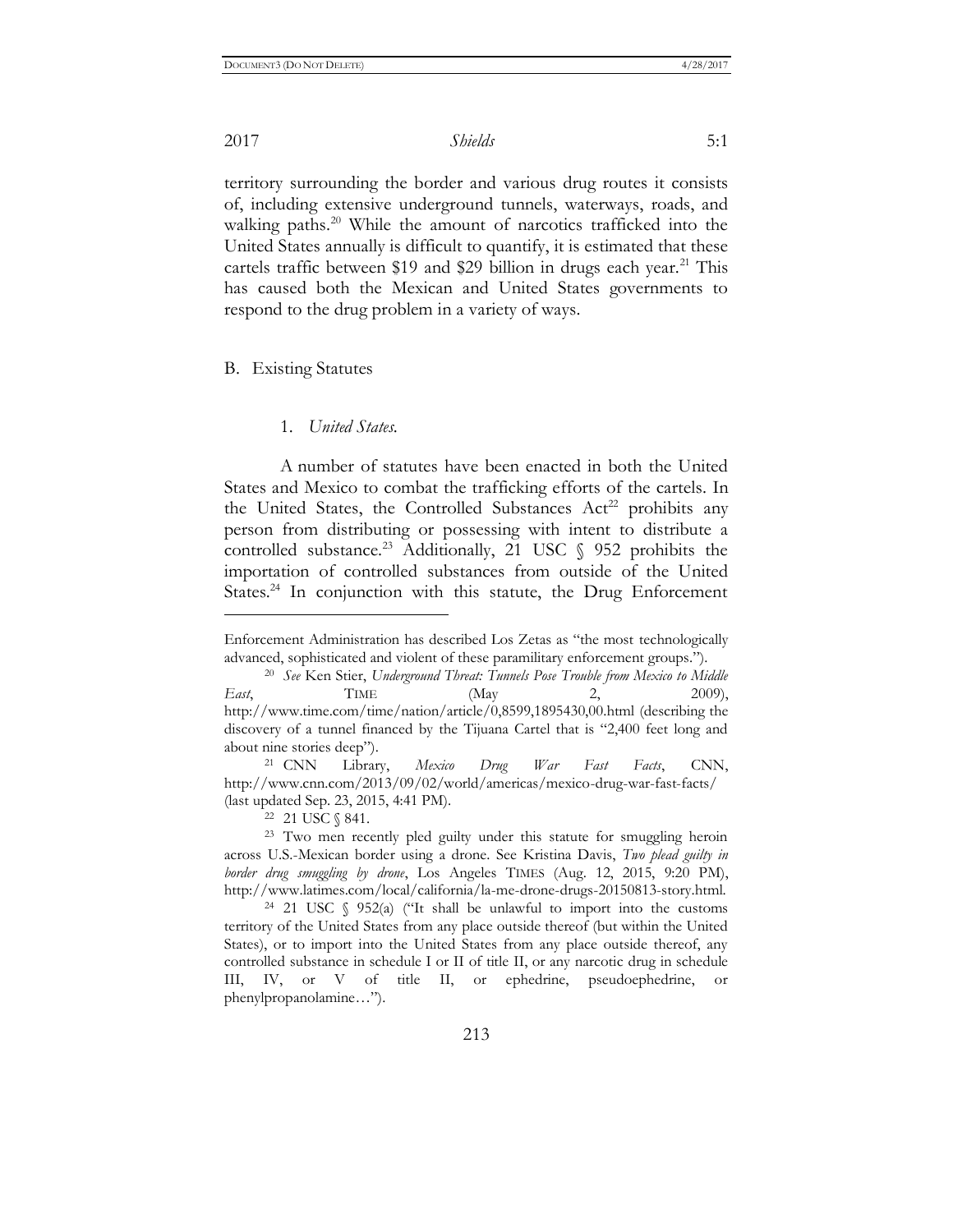Agency ("DEA") has established Federal Tracking Penalties for numerous drugs based on their quantity and schedule.<sup>25</sup> To further increase security at the border and help prevent the trafficking of narcotics President George W. Bush signed the Secure Fence Act in 2006.<sup>26</sup> The purpose of this Act was to "establish operational control over the international land and maritime borders of the United States."<sup>27</sup> With regard to trafficking, the Act sought to prevent the unlawful entry of narcotics and other contraband into the United States.<sup>28</sup> Under the Act, U.S. Border Patrol increased to approximately 20,000 agents throughout President Bush's administration, essentially doubling the number of Border Patrol agents at the time.<sup>29</sup> Another important statute here is 21 U.S.C.  $\oint$ 881, which permits the seizure and civil forfeiture of a wide variety of property associated with narcotics trafficking.<sup>30</sup> Relevant for purposes of this comment, this statute permits any drone used to transport narcotics to be seized by the United States. Finally, on January 25, 2017, President Donald J. Trump signed Executive Order Number 13,767: Border Security and Immigration Enforcement Improvements.<sup>31</sup> Under the Order, the Secretary of Homeland Security is instructed to "immediately plan, design, and construct a physical wall along the southern border"<sup>32</sup> in addition to hiring "5,000 additional Border Patrol agents." <sup>33</sup> While the main focus of the order is on immigration, it nonetheless recognizes the importance of preventing drug trafficking at the border. Given the recent nature of

<sup>25</sup> U.S. DEPARTMENT OF JUSTICE DRUG ENFORCEMENT ADMINISTRATION, FEDERAL TRACKING PENALTIES, [http://www.dea.gov/druginfo/ftp3.shtml,](http://www.dea.gov/druginfo/ftp3.shtml) (last visited Sep. 24, 2015).

<sup>26</sup> Secure Fence Act of 2006, Pub. L. No. 109-367, 120 Stat. 2638.

<sup>27</sup> *Id.*

<sup>28</sup> 120 Stat. 2638 §2(b).

<sup>29</sup> Bernd Debusmann, *The U.S. Border and Immigration Reform*, REUTERS (Oct.  $2011,$ 

[http://www.reuters.com/article/2011/10/21/idUS234388556220111021.](http://www.reuters.com/article/2011/10/21/idUS234388556220111021)

<sup>30</sup> 21 U.S.C. § 881 (Property that may be seized under this statute includes the drugs themselves, materials and equipment used to make or deliver the drugs, vehicles used to transport narcotics, real property used to facilitate drug trafficking, and any firearms related to these same crimes.).

<sup>31</sup> Exec. Order No. 13,767, 82 Fed. Reg. 8,793 (Jan. 25, 2017).

<sup>32</sup> *Id.* at Sec. 4.

<sup>33</sup> *Id.* at Sec. 8.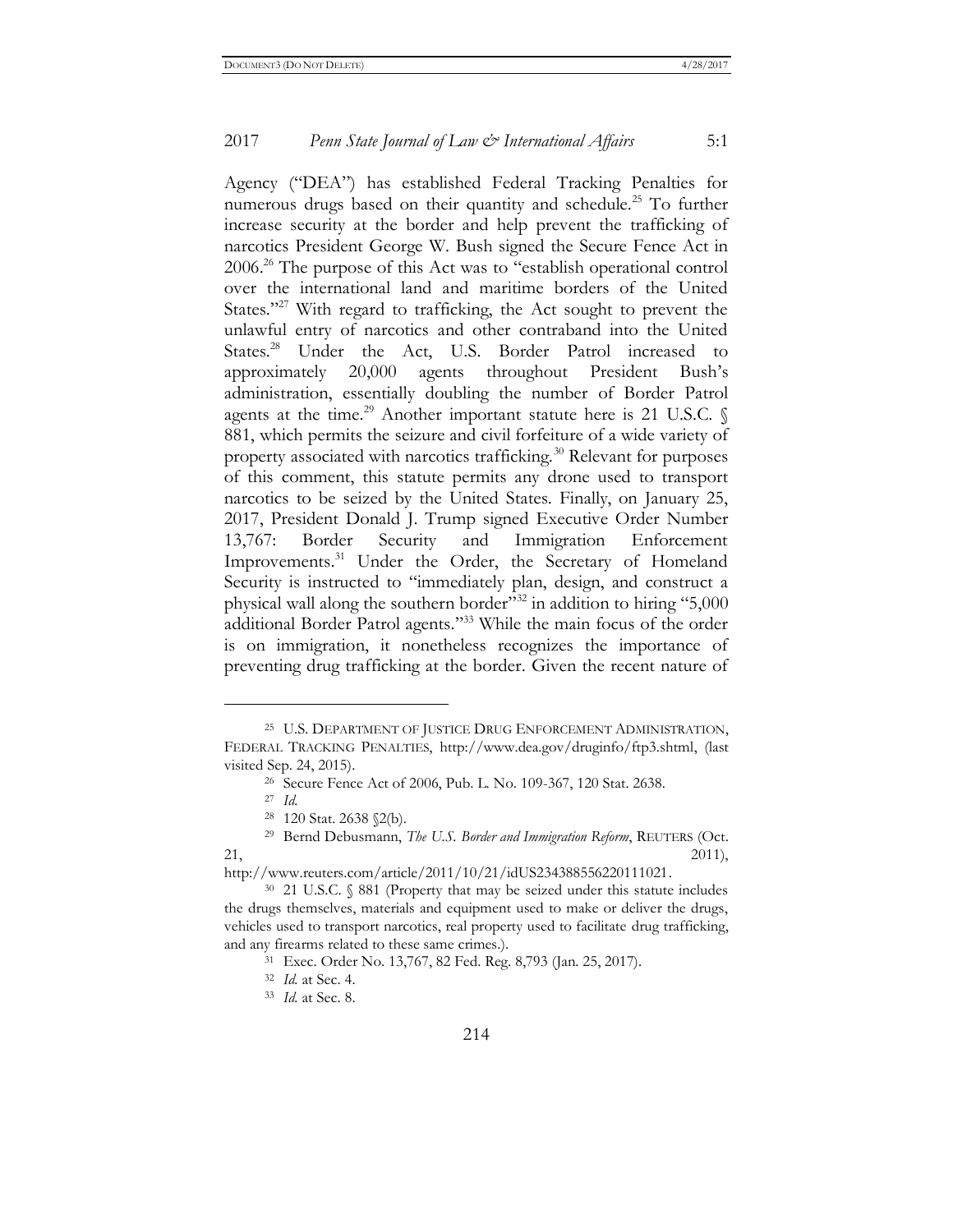this order, it remains unclear what effect it will have on narcotics trafficking into the United States.

#### 2. *Mexico*.

In Mexico, the predominant source of the Country's drug laws is the Federal Criminal Code.<sup>34</sup> Article 194 of the Code provides a twenty-five year prison sentence for the production, transportation, trafficking, sale, and supply of narcotics.<sup>35</sup> Additionally, the Federal Law Against Organized Crime, which was approved in 1996, increased sentences for any crime committed as part of a criminal conspiracy.<sup>36</sup> This law also established the concept of "preventative detention," which has since been incorporated into Mexico's constitution.<sup>37</sup> "Preventative detention" allows for the detention of individuals on the basis of having suspected links to organized crime.<sup>38</sup> Suspected individuals may be detained for up to 80 days without an arrest warrant or charge.<sup>39</sup> Despite these laws, various critics believe the Mexican judicial system has failed to adequately address the crime and violence the nation faces at the border.<sup>40</sup> In particular, Mexico's judicial system has been characterized as corrupt,<sup>41</sup> and generally weaker than the other branches of the

 $\overline{a}$ 

<sup>41</sup> Human Rights Watch, *Mexico*, in WORLD REPORT 380 (2015), available at [http://www.hrw.org/sites/default/files/reports/wr2015\\_web.pdf](http://www.hrw.org/sites/default/files/reports/wr2015_web.pdf). ("The criminal justice system routinely fails to provide justice to victims of violent crimes and

<sup>34</sup> Código Penal Federal [CPF] [Federal Criminal Code], *as amended*, Diario Oficial de la Federación [DO], 14 de Agosto de 1931 (Mex.).

<sup>35</sup> *Id.* art. 194.

<sup>36</sup> Ley Federal Contra la Delincuencia Organizada [LFCDO] [Federal Law Against Organized Crime], *as amended*, Diario Oficial de la Federación [DO] 7 de Noviembre de 1996 (Mex.).

<sup>37</sup> *Mexico*, DRUG LAW REFORM IN LATIN AMERICA - TNI, [http://www.druglawreform.info/country-information/mexico/item/205](http://www.druglawreform.info/country-information/mexico/item/205-mexico#2) [mexico#2](http://www.druglawreform.info/country-information/mexico/item/205-mexico#2) (last visited Oct. 10, 2015).

<sup>38</sup> *Id.*

<sup>39</sup> *Id.*

<sup>40</sup> Deborah M. Weissman, *The Political Economy of Violence: Toward an Understanding of the Gender-Based Murders of Ciudad Juarez*, 30 N.C. J. INT'L L. & COM. REG. 795, 808 (2005) (discussing the failure of the Mexican legal system to respond to the murders of women in Ciudad Juarez).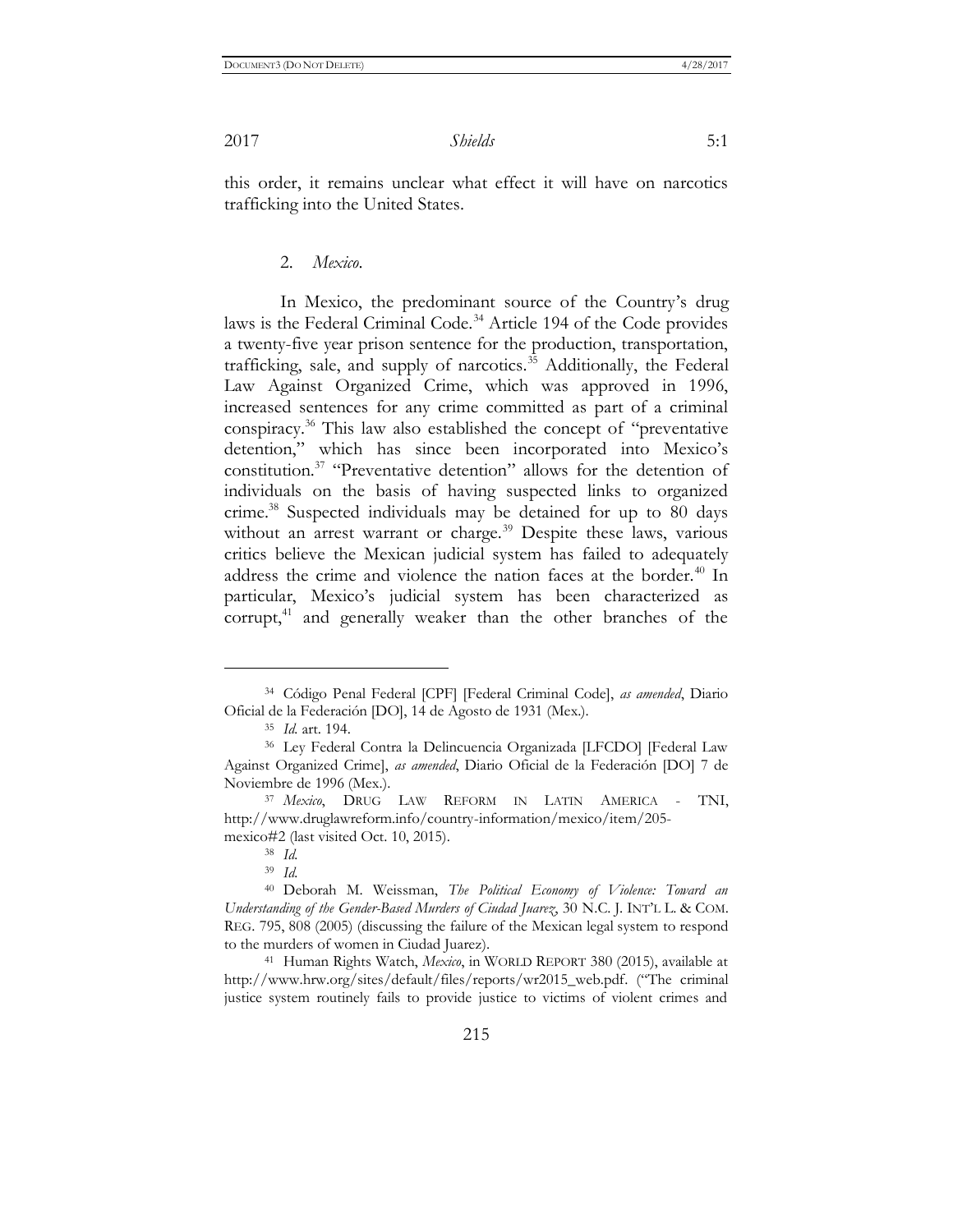Mexican government.<sup>42</sup> The threat posed by narcotics trafficking at the border, in addition to the weak response by the Mexican government, has caused the United States and Mexico to begin working in a cooperative manner to address drug-related crime at the border.

#### C. Cooperation Between United States and Mexico

The United States and Mexico signed an extradition treaty that went into effect in  $1980<sup>43</sup>$ . The objective of this treaty is "to cooperate more closely in the fight against crime and, to this end, to mutually render better assistance in matters of extradition." <sup>44</sup> While this treaty provides a general means for the nations to cooperate in matters of extradition, the principal policy between the United States and Mexico with respect to cartel drug trafficking and violence is the Merida Initiative.<sup>45</sup> This initiative is described as a "partnership" between the United States and Mexico to fight organized crime and associated violence while furthering respect for human rights and the rule of law." <sup>46</sup> The Merida Initiative contains four pillars: (1) Disrupt Organized Criminal Groups; (2) Strengthen Institutions (e.g., the judicial sector); (3) Build a 21<sup>st</sup> Century Border; and (4) Build Strong and Resilient Communities.<sup>47</sup> Under the Merida Initiative, the United States has provided over \$2.3 billion in aid to Mexico, and \$1.4 billion in equipment and training.<sup>48</sup> Such equipment includes

human rights violations. Causes of this failure include corruption, inadequate training and resources, and the complicity of prosecutors and public defenders.")

<sup>42</sup> *See* Matthew C. Ingram et al., *Assessing Mexico's Judicial Reform*, TRANS-BORDER INSTITUTE 4 (2012), available at http://justiceinmexico.files.wordpress.com/2010/07/tbi-assessing-judicialreform1.pdf.

<sup>43</sup> Extradition Treaty Between the United States and Mexico, U.S.-Mex., May 4, 1978, T.I.A.S. No. 9656: 31 UST 5059.

<sup>44</sup> *Id.*

<sup>45</sup> U.S. Dep't of State, Bureau of Int'l Narcotics and Law Enforcement Affairs, Merida Initiative (2012), available at https://www.state.gov/j/inl/merida/.

<sup>46</sup> *Id.*

<sup>47</sup> *Id.*

<sup>48</sup> U.S. Embassy & Consulates in Mexico, *The Merida Initiative - Overview*, https://mx.usembassy.gov/our-relationship/policy-history/the-merida-initiative/ (last visited Feb. 3, 2017).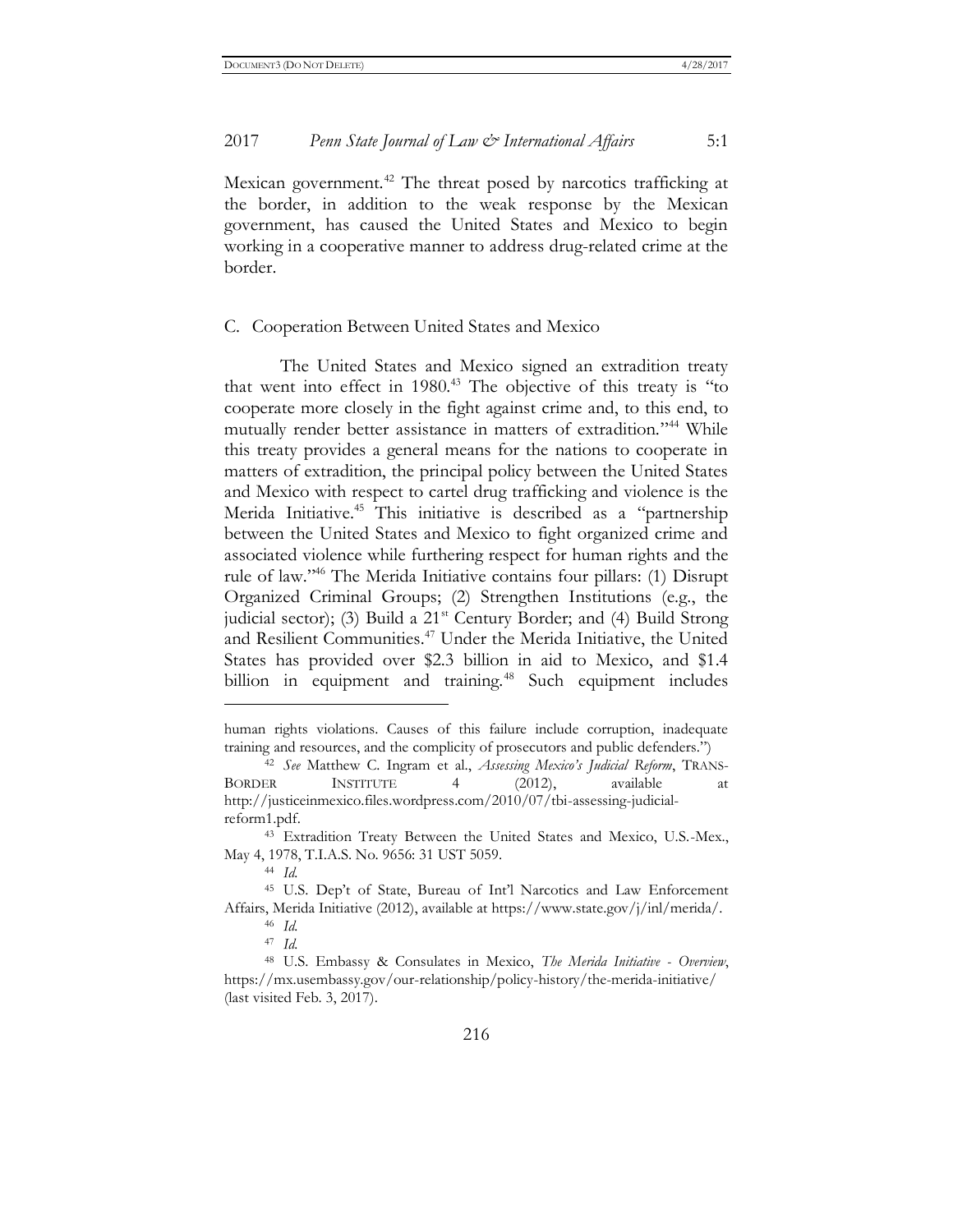helicopters, surveillance equipment and military gear.<sup>49</sup> The funds appropriated to strengthen institutions under the second pillar focus primarily on strengthening Mexico's justice system and the aforementioned problems that plague it. $50$  This is accomplished through the training of prosecutors, defenders, investigators, and forensic experts, and through judicial exchanges and partnerships between Mexican and U.S. law schools.<sup>51</sup> The U.S. State Department has claimed that the initiative is responsible for the removal of key drug trafficking organization leaders, the seizure of tens of thousands of tons of illicit drugs, millions in currency, and tens of thousands of weapons.<sup>52</sup>

#### D. Drone Use at Border

Though the use of drones to traffic narcotics across the border is a relatively new tactic, the United States government has been utilizing drones at the border for nearly a decade.<sup>53</sup> In particular, the United States Customs and Border Protection ("CBP") operates ten unmanned aircrafts ("UAs") for border surveillance and law enforcement purposes.<sup>54</sup> The unmanned aircrafts conduct reconnaissance missions to gather data and intelligence on drug trafficking and specific individuals either crossing the border illegally,

<sup>49</sup> *See* William A. Fix, Kendra J. Harris & Aida A. Montanaro, *Offense, Defense, or Just a Big Fence? Why Border Security is a Valid National Security Issue: St. Mary's University School of Law Center for Terrorism Law*, 14 SCHOLAR 741, 756 (2012).

<sup>50</sup> The Merida Initiative, *supra* note 45; see also Eric Olson, *Six Key Issues in U.S.-Mexico Security Cooperation*, WILSON CTR. (2008), available at http://www.wilsoncenter.org/sites/default/files/six\_issues\_usmex\_security\_coop. pdf.

<sup>51</sup> *Id.*

<sup>52</sup> *See* Press Release, U.S. Dep't of State, United States-Mexico Security Partnership: Progress and Impact (Mar. 23, 2010) (on file with Office of the Spokesman).

<sup>53</sup> Arthur Holland Michel, *Customs and Border Protection Drones*, CENTER FOR THE STUDY OF THE DRONE (Jan. 7, 2015), [http://dronecenter.bard.edu/customs](http://dronecenter.bard.edu/customs-and-border-protection-drones/)[and-border-protection-drones/.](http://dronecenter.bard.edu/customs-and-border-protection-drones/)

<sup>54</sup> U.S. DEPARTMENT OF HOMELAND SECURITY, DHS/CBP/PIA-018, PRIVACY IMPACT ASSESSMENT FOR THE AIRCRAFT SYSTEMS 2 (2013), available at,

[http://www.dhs.gov/sites/default/files/publications/privacy-pia-cbp](http://www.dhs.gov/sites/default/files/publications/privacy-pia-cbp-aircraft-systems-20130926.pdf)[aircraft-systems-20130926.pdf.](http://www.dhs.gov/sites/default/files/publications/privacy-pia-cbp-aircraft-systems-20130926.pdf)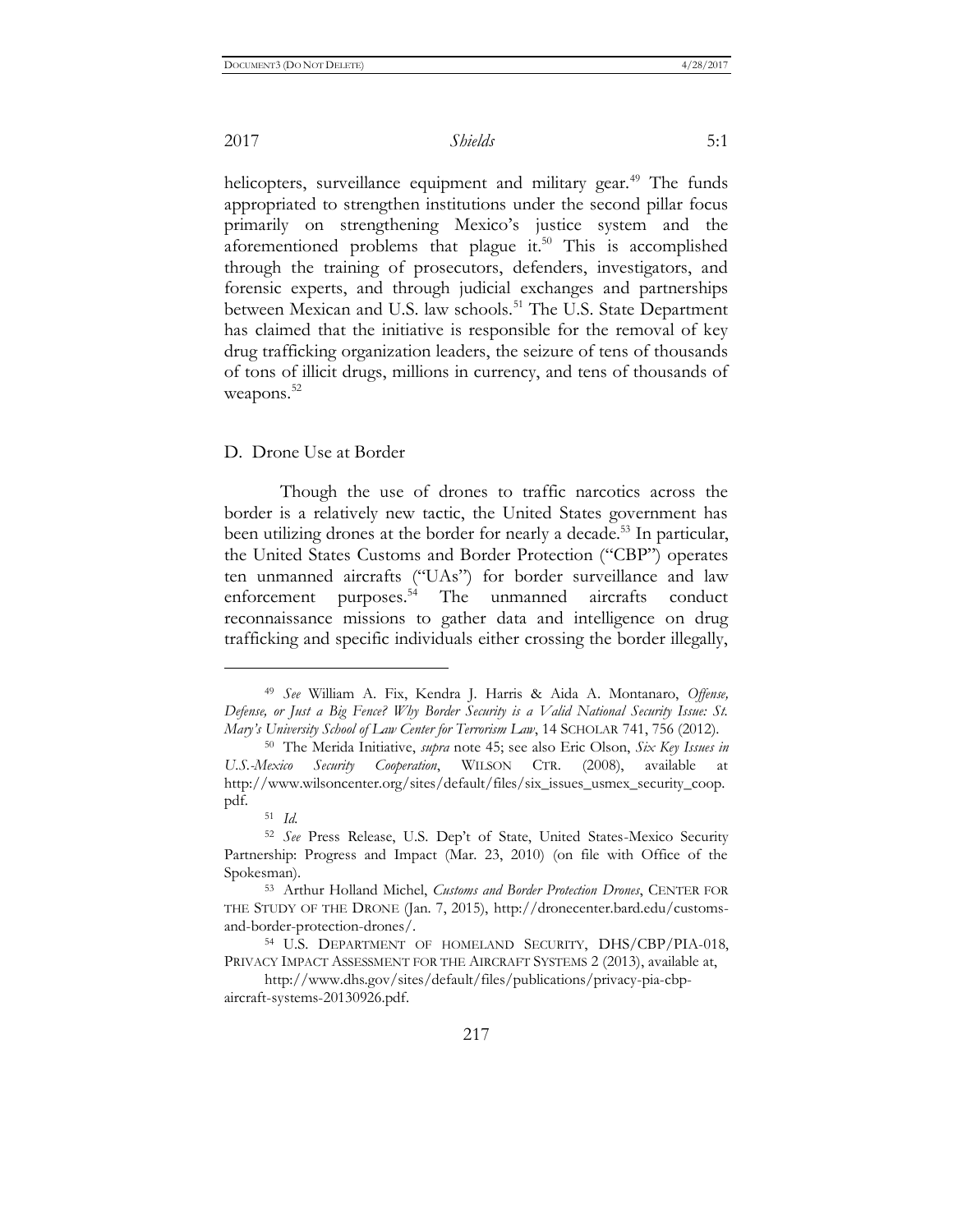or seeking to smuggle narcotics and other contraband into the United States.<sup>55</sup> These efforts have been met by mild success, with unmanned aircrafts helping to seize 7,600 pounds of marijuana worth \$19.3 million in 2012.<sup>56</sup> While the CBP originally intended to expand their number of drones to twenty-four at an additional \$443 million,  $57$ the Department of Homeland Security has recently published a report stating that the CBP drone program has not performed to expectations and is not worth the cost to maintain.<sup>58</sup> In light of this report, it is unlikely that the CBP drone program will realize its projected expansion.<sup>59</sup> Given the fact that the United States has been implementing the use of drones in its efforts to detect drug trafficking at the border, it is unsurprising that the cartels are attempting to level the playing field by utilizing drones in their drug trafficking efforts. With this brief background on the status of drug trafficking at the border, we turn now to the current state of drone regulations in Mexico and the United States.

#### III. DRONE REGULATIONS IN THE UNITED STATES AND MEXICO

A. Drone Regulations in the United States

Though public drone use is a relatively new phenomenon, the foundation for drone regulations in the United States was set in 1958

<sup>55</sup> *Id.*

<sup>56</sup> Brian Bennett, *Predator Drones Have Yet to Prove Their Worth on Border*, LOS ANGELES TIMES (Apr. 28, 2012), [http://articles.latimes.com/2012/apr/28/nation/la-na-drone-bust-20120429.](http://articles.latimes.com/2012/apr/28/nation/la-na-drone-bust-20120429)

<sup>57</sup> Andrew Becker, *Border agency looks to expand drone fleet*, CALIFORNIA WATCH (Nov. 19, 2012), [http://californiawatch.org/dailyreport/border-agency](http://californiawatch.org/dailyreport/border-agency-looks-expand-drone-fleet-18678)[looks-expand-drone-fleet-18678.](http://californiawatch.org/dailyreport/border-agency-looks-expand-drone-fleet-18678)

<sup>58</sup> U.S. DEPARTMENT OF HOMELAND SECURITY, OIG-15-17, U.S. CUSTOMS AND BORDER PROTECTION'S UNMANNED AIRCRAFT SYSTEM PROGRAM DOES NOT ACHIEVE INTENDED RESULTS OR RECOGNIZE ALL COSTS OF OPERATIONS (2014), available at, https://www.oig.dhs.gov/assets/Mgmt/2015/OIG\_15-17\_Dec14.pdf.

<sup>59</sup> *Id.* at 1 ("The \$443 million CBP plans to spend on program expansion could be put to better use by investing in alternatives, such as manned aircraft and ground surveillance assets.").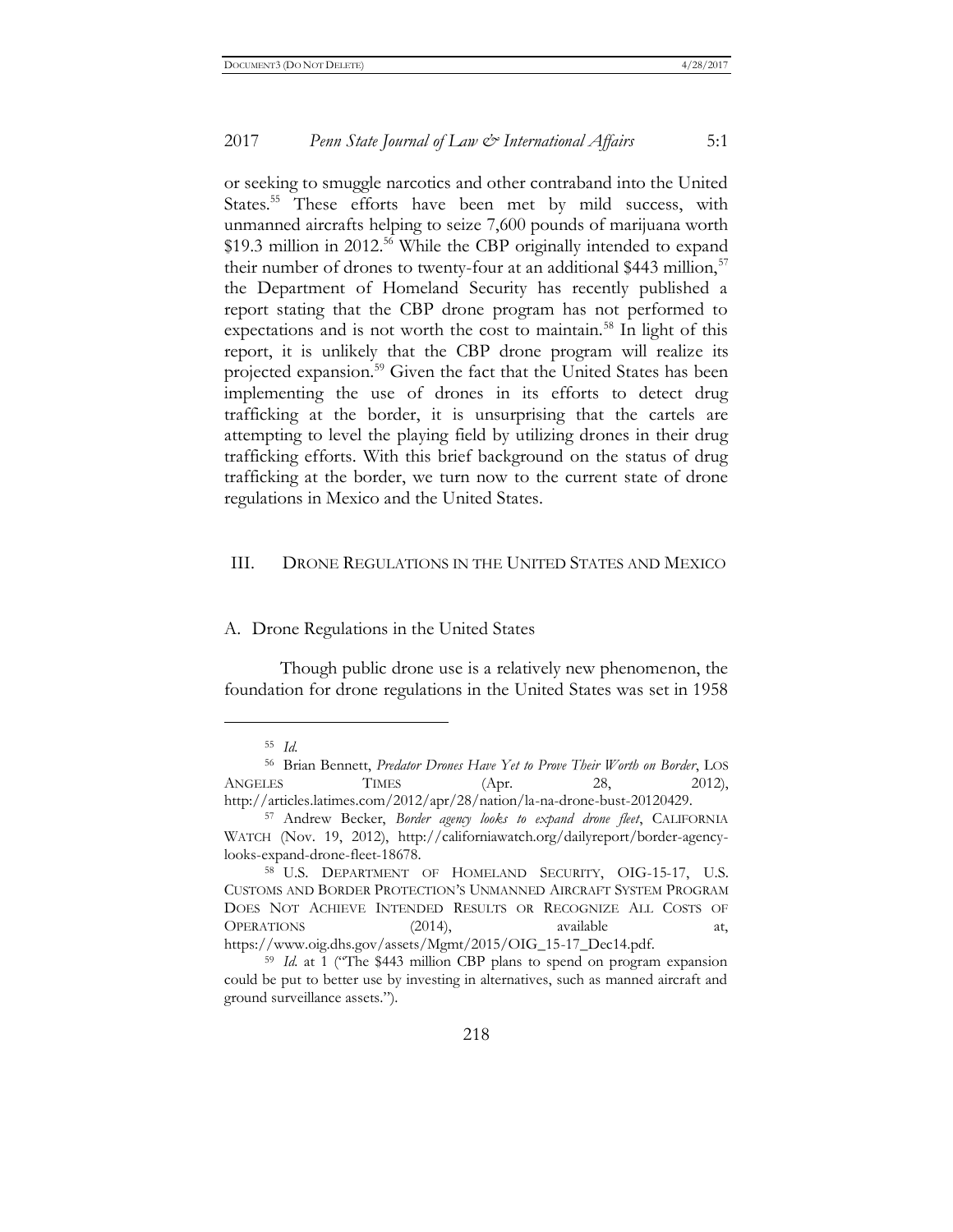with the passage of the Federal Aviation Act.<sup>60</sup> This act established the Federal Aviation Administration ("FAA"), which oversees all aspects of American civil aviation and is responsible for "the safe and efficient use" of the National Airspace System.<sup>61</sup> Consequently, the FAA is the regulatory agency responsible for administering drone regulations in the United States.<sup>62</sup>

The principal piece of drone legislation applicable in the United States is the Federal Aviation Administration Modernization and Reform Act of 2012 ("FAA Modernization and Reform Act").<sup>63</sup> This Act directed the FAA "to safely accelerate the integration of civil unmanned aircraft systems into the national airspace system" by September 30, 2015.<sup>64</sup> In other words, the FAA has been tasked with providing comprehensive drone regulations for various classes of drone users. The FAA missed this September deadline, however, and the deadline was extended into 2016.<sup>65</sup> The extension of the FAA Modernization and Reform Act will be of paramount importance in combatting cartel drone use, as will be discussed in Part IV.

"The United States Government has exclusive sovereignty of airspace of the United States." <sup>66</sup> The FAA Modernization and Reform Act directs the FAA to implement three classifications of

 $\overline{a}$ 

<sup>66</sup> 49 U.S.C. § 40103(a).

<sup>60</sup> Federal Aviation Act, Pub. L. 85-726, 72 Stat. 731.

<sup>61</sup> *Id.*

<sup>62</sup> A federal statute specifies the general policy of the Department of Transportation. See 49 U.S.C. § 40101. The primary purpose of the FAA (today a part of the Department of Transportation) is to maintain safety "as the highest priority in air commerce."

<sup>63</sup> FAA Modernization and Reform Act of 2012, Pub. L. 112-95, 126 Stat. 11 [*hereinafter* "FAA Modernization and Reform Act"].

<sup>64</sup> FAA Modernization and Reform Act of 2012, Pub. L. 112-95, § 332, 126 Stat. 11, 73.

<sup>65</sup> *See* Aviation Pros, *ARSA on FAA Extension: Time is Not on Our Side*, AVIATION PROS (Sep. 29, 2015), http://www.aviationpros.com/press\_release/ 12120302/arsa-on-faa-extension-time-is-not-on-our-side; see also Mark Rockwel, *FAA looks to 2016 for drone rules*, 1105 MEDIA, INC. (Sep. 30, 2015), <https://fcw.com/articles/2015/09/30/faa-drones.aspx> ("A June 2014 Department of Transportation Inspector General report stated the agency would miss the 2015 mark because of 'significant technological barriers,' including detection and standardized air traffic procedures and other issues.").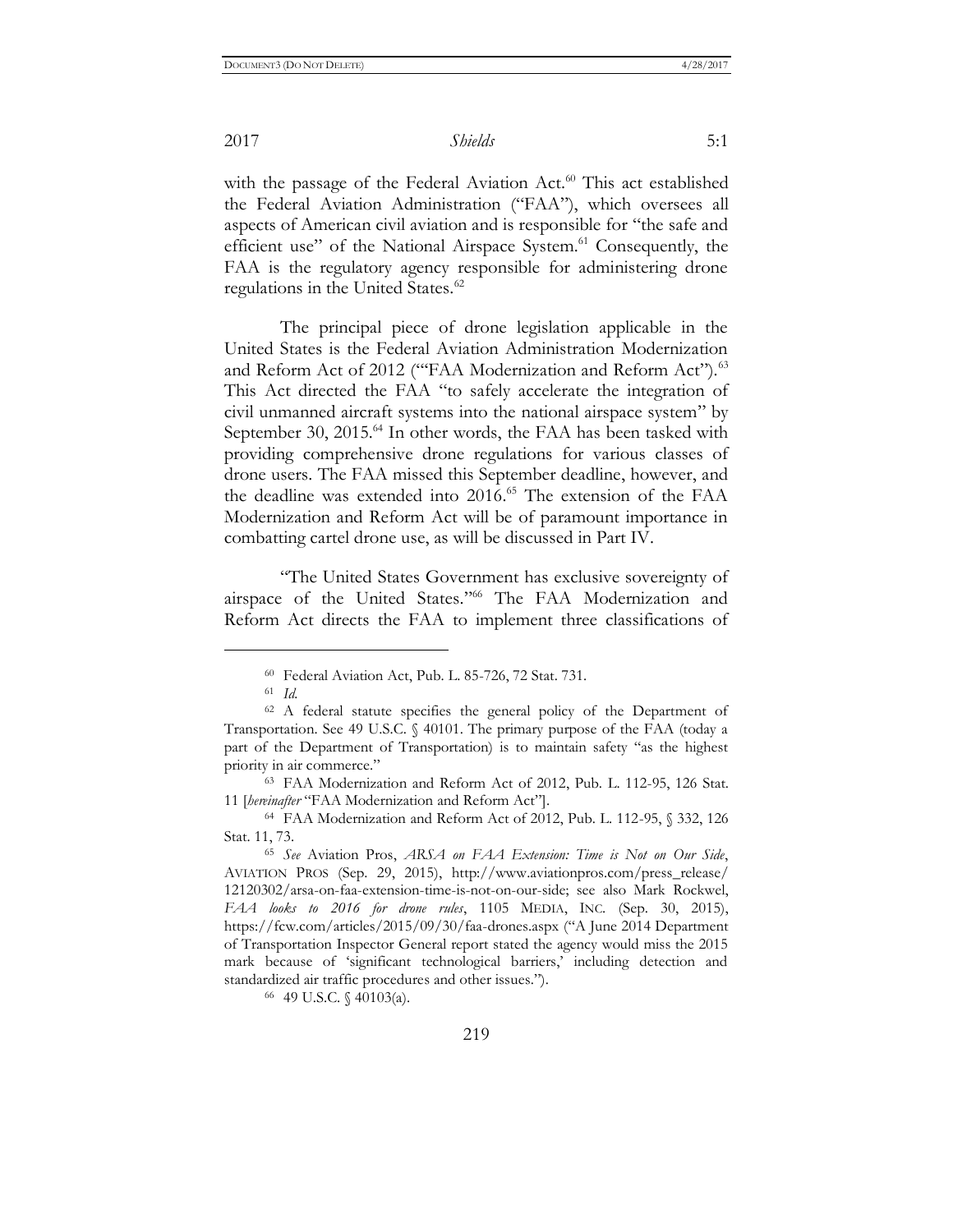drones into this airspace: public, civil, and model/recreational. $^{67}$ Public drones are those owned and used by the United States government or the government of a state.<sup>68</sup> Civil drones are all other drones not used by the government, but are not recreational.<sup>69</sup> Model or recreational drones are those that are flown by the general public strictly for hobby or recreational use.<sup>70</sup> Of these three categories, only public drones currently require certification from the FAA. It is important to note that while the FAA Modernization and Reform Act establishes the aforementioned categories of drones, as of August 29, 2016, the FAA has implemented regulations that simply govern the use of "small" drones – those weighing less than 55 pounds.<sup>71</sup> As a result, civil drones and model/recreational drones are currently treated in a similar manner (with minor exceptions for pilots), and can be flown without FAA certification, as long as the drone is registered and as long as those piloting them abide by the flight regulations expressed by the Small Unmanned Aircraft Rules.<sup>72</sup>

#### 1. *Public (Governmental) Drones*.

A number of qualifications must be met before a drone or aircraft can qualify for public status.<sup>73</sup> "Whether an operation qualifies as a public aircraft operation is determined on a flight-byflight basis, under the terms of the statute."<sup>74</sup> Factors taken into consideration when determining public status include ownership, the

<sup>67</sup> FAA Modernization and Reform Act, *supra* note 63.

<sup>68</sup> 49 U.S.C. § 40102(a)(41) (Operators of public aircrafts include DOD, DOJ, DHS, NASA, NOAA, state/local agencies and qualifying universities.).

 $69$  49 U.S.C.  $\{(40102(a)(16))$ .

<sup>70</sup> FAA Modernization and Reform Act of 2012, Pub. L. 112-95, §336(c), 126 Stat. 11, 77-78.

<sup>71</sup> U.S. DEPARTMENT OF TRANSPORTATION FEDERAL AVIATION ADMINISTRATION, SUMMARY OF SMALL UNMANNED AIRCRAFT RULE (PART 107), available at https://www.faa.gov/uas/media/Part\_107\_Summary.pdf (last visited Feb. 9, 2017).

<sup>72</sup> 14 CFR 107.

<sup>73</sup> 49 U.S.C. § 40125.

<sup>74</sup> U.S. DEPARTMENT OF TRANSPORTATION FEDERAL AVIATION ADMINISTRATION, UNMANNED AIRCRAFT SYSTEMS: PUBLIC OPERATIONS (GOVERNMENTAL), available at http://www.faa.gov/uas/public\_operations/ (last visited Nov. 14, 2015).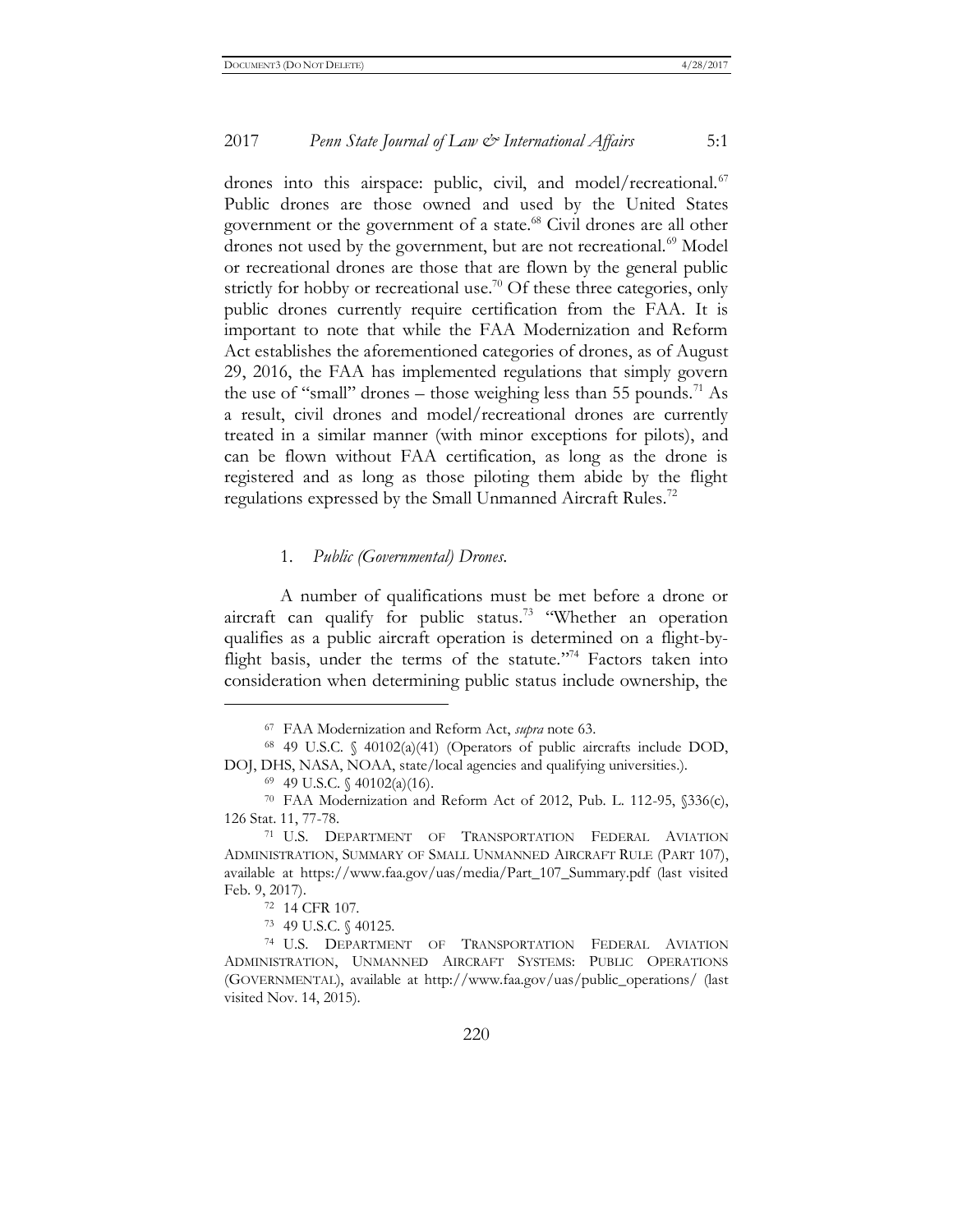operator, the purpose of the flight, and the persons on board the aircraft.<sup>75</sup> A drone that qualifies as public must apply for a Certificate of Waiver or Authorization ("COA") from the FAA.<sup>76</sup> If the COA is issued, public agencies and organizations are then permitted to operate a particular aircraft or drone, for a particular purpose, in a particular area.<sup>77</sup> It should be noted that a public drone operator using the drone in an active, restricted, prohibited or warning area airspace needs permission from the entity controlling that airspace to operate the drone in the secured area.<sup>78</sup> Alternatively, if the governmental drone chooses to fly under the small UAS rules, it need not obtain a COA so long as it follows all rules established under 14 CFR part  $107$ .<sup>79</sup>

#### 2. *Civil Drones.*

Perhaps the most important category for purposes of this comment, civil drones are all drones that are not public or recreational. This includes drones used by businesses for commercial purposes. Currently, there are three methods of gaining FAA authorization to fly civil drones. First, a civil drone that weighs less than 55 pounds must be registered with the FAA, and the pilot of such a drone must meet certain requirements.<sup>80</sup> Specifically, the pilot of a civil drone must be at least 16 years old, pass an initial aeronautical knowledge test, and be vetted by the Transportation

<sup>75</sup> 49 U.S.C. § 40125, *supra*.

<sup>76</sup> U.S. DEPARTMENT OF TRANSPORTATION FEDERAL AVIATION ADMINISTRATION, CERTIFICATES OF WAIVER OR AUTHORIZATION (COA), available at https://www.faa.gov/about/office\_org/headquarters\_offices/ato/ service\_units/systemops/aaim/organizations/uas/coa/ (last visited Feb. 3, 2017). <sup>77</sup> *Id.*

<sup>78</sup> FAA, Interim Operational Approval Guidance 08-01: Unmanned Aircraft Systems Operations in the U.S. National Airspace System 5 (2008).

<sup>79</sup> U.S. DEPARTMENT OF TRANSPORTATION FEDERAL AVIATION ADMINISTRATION, UNMANNED AIRCRAFT SYSTEMS: BEYOND THE BASICS, available at https://www.faa.gov/uas/beyond\_the\_basics/#55 (last visited Feb. 9, 2017).

<sup>80</sup> U.S. DEPARTMENT OF TRANSPORTATION FEDERAL AVIATION ADMINISTRATION, UNMANNED AIRCRAFT SYSTEMS: FLY FOR WORK/BUSINESS, available at https://www.faa.gov/uas/getting\_started/fly\_for\_work\_business/ (last visited Feb. 9, 2017).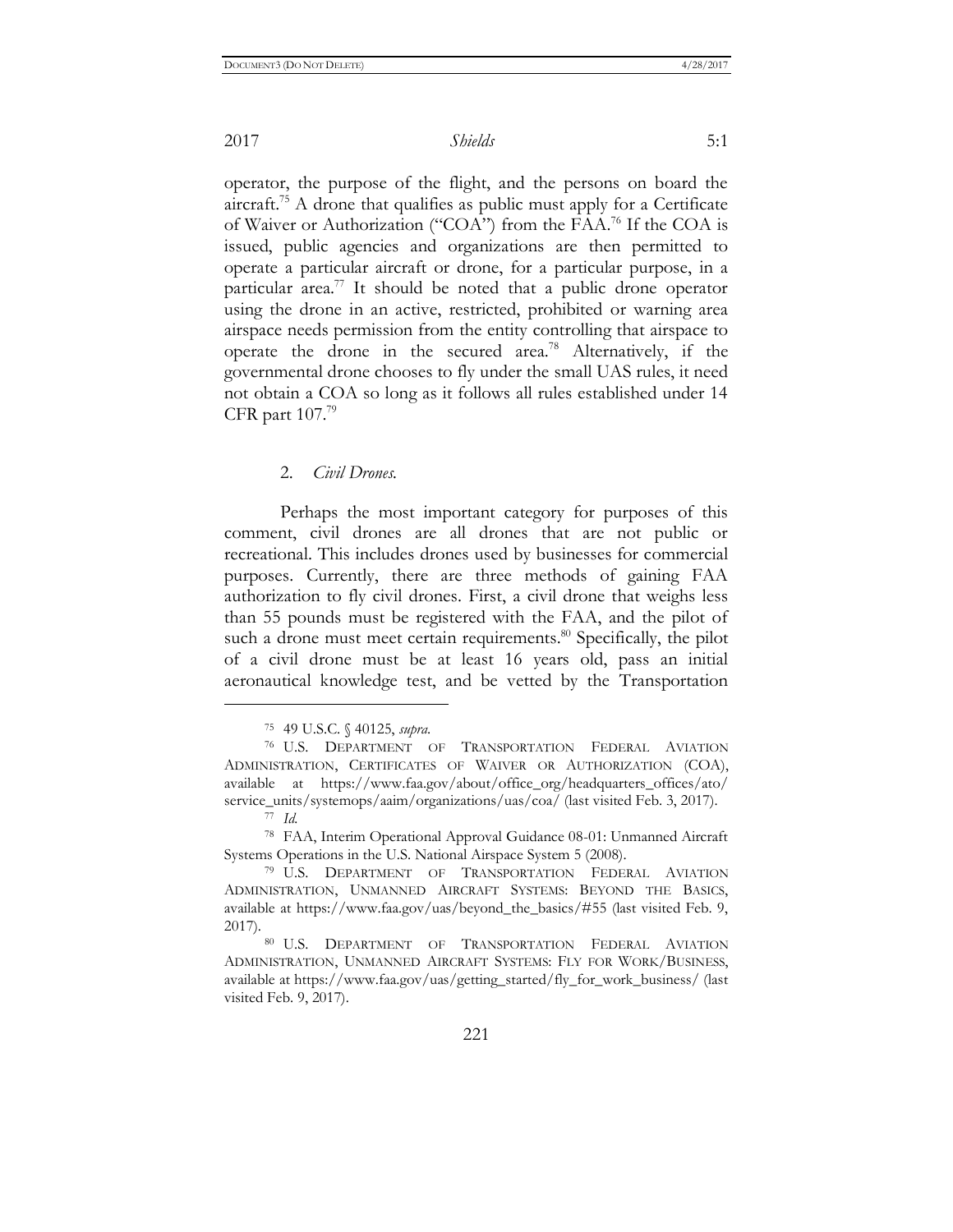Safety Administration (TSA).<sup>81</sup> Further, civil drones under 55 pounds are subject to various operating rules, however all are subject to waiver.<sup>82</sup> Second, if the civil drone exceeds 55 pounds, the drone operator must petition for an exemption under section 333 of the Modernization and Reform Act.<sup>83</sup> According to the FAA, a section 333 exemption "provides operators who wish to pursue safe and legal entry into the NAS a competitive advantage in the UAS marketplace, thus discouraging illegal operations and improving safety."<sup>84</sup> Third, civil drone operators can obtain a Special Airworthiness Certificate  $("SAC")$ .<sup>85</sup> To obtain such a certificate, the drone must conform to the same airworthiness standards as that of any other type of aircraft.<sup>86</sup> Additionally, applicants must be able to describe a number of details regarding the drone and the anticipated flight pattern.<sup>87</sup> It

 $\overline{a}$ 

<sup>82</sup> *Id.* Operating rules include flying in a Class G airspace, under 400 feet, during the day, at or below 100 mph, and not over people or from a moving car.

<sup>81</sup> *Id.*

<sup>83</sup> U.S. DEPARTMENT OF TRANSPORTATION FEDERAL AVIATION ADMINISTRATION, UNMANNED AIRCRAFT SYSTEMS: BEYOND THE BASICS, available at https://www.faa.gov/uas/beyond\_the\_basics/#55 (last visited Feb. 9, 2017).

<sup>84</sup> U.S. DEPARTMENT OF TRANSPORTATION FEDERAL AVIATION ADMINISTRATION, UNMANNED AIRCRAFT SYSTEMS: SECTION 333, available at

https://www.faa.gov/uas/beyond\_the\_basics/section\_333/ (last visited Feb. 9, 2017).

<sup>85</sup> U.S. DEPARTMENT OF TRANSPORTATION FEDERAL AVIATION ADMINISTRATION, SPECIAL AIRWORTHINESS CERTIFICATION: CERTIFICATION FOR CIVIL OPERATED UNMANNED AIRCRAFT SYSTEMS (UAS) AND OPTIONALLY PILOTED AIRCRAFT (OPA), available at https://www.faa.gov/aircraft/air\_cert/ airworthiness\_certification/sp\_awcert/experiment/sac/ (last visited Feb. 9, 2017).

<sup>86</sup> Brandon Bellow, COMMENT: *FLOATING TOWARD A SKY NEAR YOU: UNMANNED AIRCRAFT SYSTEMS AND THE IMPLICATIONS OF THE FAA MODERNIZATION AND REFORM ACT OF 2012*, 78 J. Air L. & Com. 585, 601 (2013).

<sup>87</sup> U.S. DEPARTMENT OF TRANSPORTATION FEDERAL AVIATION ADMINISTRATION, UNMANNED AIRCRAFT SYSTEMS: CIVIL OPERATIONS (NON-GOVERNMENTAL), available at http://www.faa.gov/uas/civil\_operations/ (last visited Nov. 14, 2015) ("must be able to describe how their system is designed, constructed, and manufactured, including engineering processes, software development and control, configuration management, and quality assurance procedures used, along with how and where they intend to fly."); see also *Civil Flight Operations (Non-Governmental)*, B4UDRONE, available at http://b4udrone.us/ civil-operations/ (last visited Feb. 9, 2017) .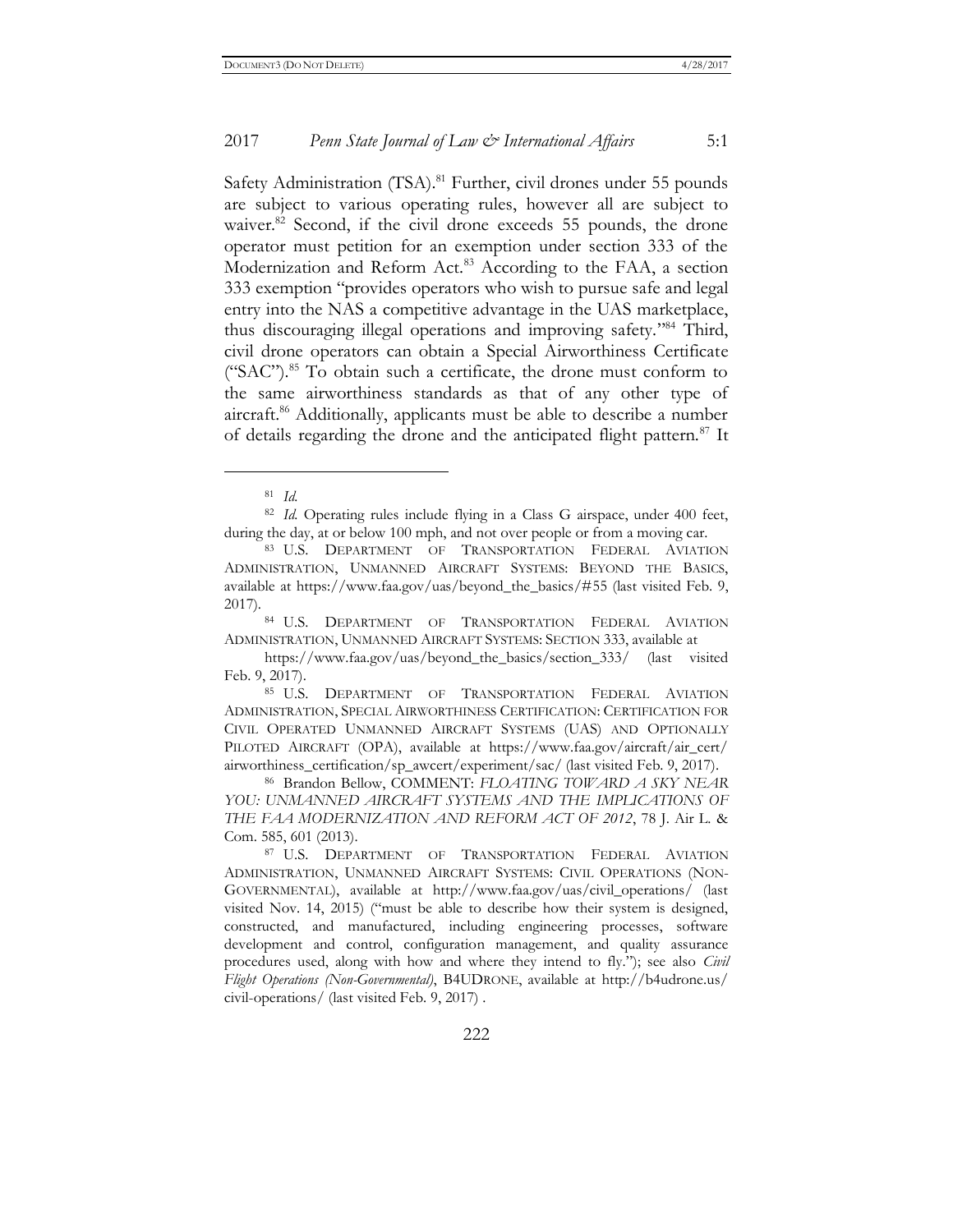should be noted that civil drones may also receive a SAC in the experimental category to perform research and development, crew training, and market surveys.<sup>88</sup> However, unlike other civil drones, carrying persons or property for compensation with an experimental SAC is strictly prohibited.<sup>89</sup>

#### 3. *Model or Recreational Drones*.

The FAA has enacted regulations requiring the registration of all drones between 0.55 and 55 pounds, even if used for recreational purposes.<sup>90</sup> Those registering small recreational drones must be a U.S. citizen or legal permanent resident at least 13 years old.<sup>91</sup> The failure to register such a drone may result in civil and criminal penalties.<sup>92</sup> In addition to the federal registration process, operators of these drones must comply with a number of additional "small unmanned aircraft rules." <sup>93</sup> Specifically, all flights must occur during daylight, at or below 400 feet, may not exceed 100 mph, and the drone must be kept within sight of the pilot at all times.<sup>94</sup> Further, drones are prohibited from carrying hazardous materials or being operated in a reckless manner.<sup>95</sup> If a drone operator abides by these regulations, the pilot does not need FAA authorization to operate their drone. It should be noted however, that similar to civil drones, to fly a drone that weighs 55 pounds or more, operators must file for a Section 333

 $\overline{a}$ 

<sup>93</sup> 14 CFR 107.

<sup>94</sup> U.S. DEPARTMENT OF TRANSPORTATION FEDERAL AVIATION ADMINISTRATION, SUMMARY OF SMALL UNMANNED AIRCRAFT RULE (PART 107), available at https://www.faa.gov/uas/media/Part\_107\_Summary.pdf (last visited Feb. 9, 2017).

<sup>95</sup> *Id.*

<sup>88</sup> 14 CFR §21.191.

<sup>89</sup> 14 CFR § 91.319(a)(2).

<sup>&</sup>lt;sup>90</sup> U.S. DEPARTMENT OF TRANSPORTATION FEDERAL AVIATION ADMINISTRATION, UNMANNED AIRCRAFT SYSTEMS: REGISTRATION, available at https://www.faa.gov/uas/registration/ (last visited Feb. 3, 2017).

<sup>&</sup>lt;sup>91</sup> U.S. DEPARTMENT OF TRANSPORTATION FEDERAL AVIATION ADMINISTRATION, UNMANNED AIRCRAFT SYSTEMS: FLY FOR FUN, available at https://www.faa.gov/uas/getting\_started/fly\_for\_fun/ (last visited Feb. 9, 2017).

<sup>&</sup>lt;sup>92</sup> U.S. DEPARTMENT OF TRANSPORTATION FEDERAL AVIATION ADMINISTRATION, SMALL UNMANNED AIRCRAFT SYSTEM (SUAS) REGISTRATION SERVICE, available at https://registermyuas.faa.gov (last visited Feb. 9, 2017).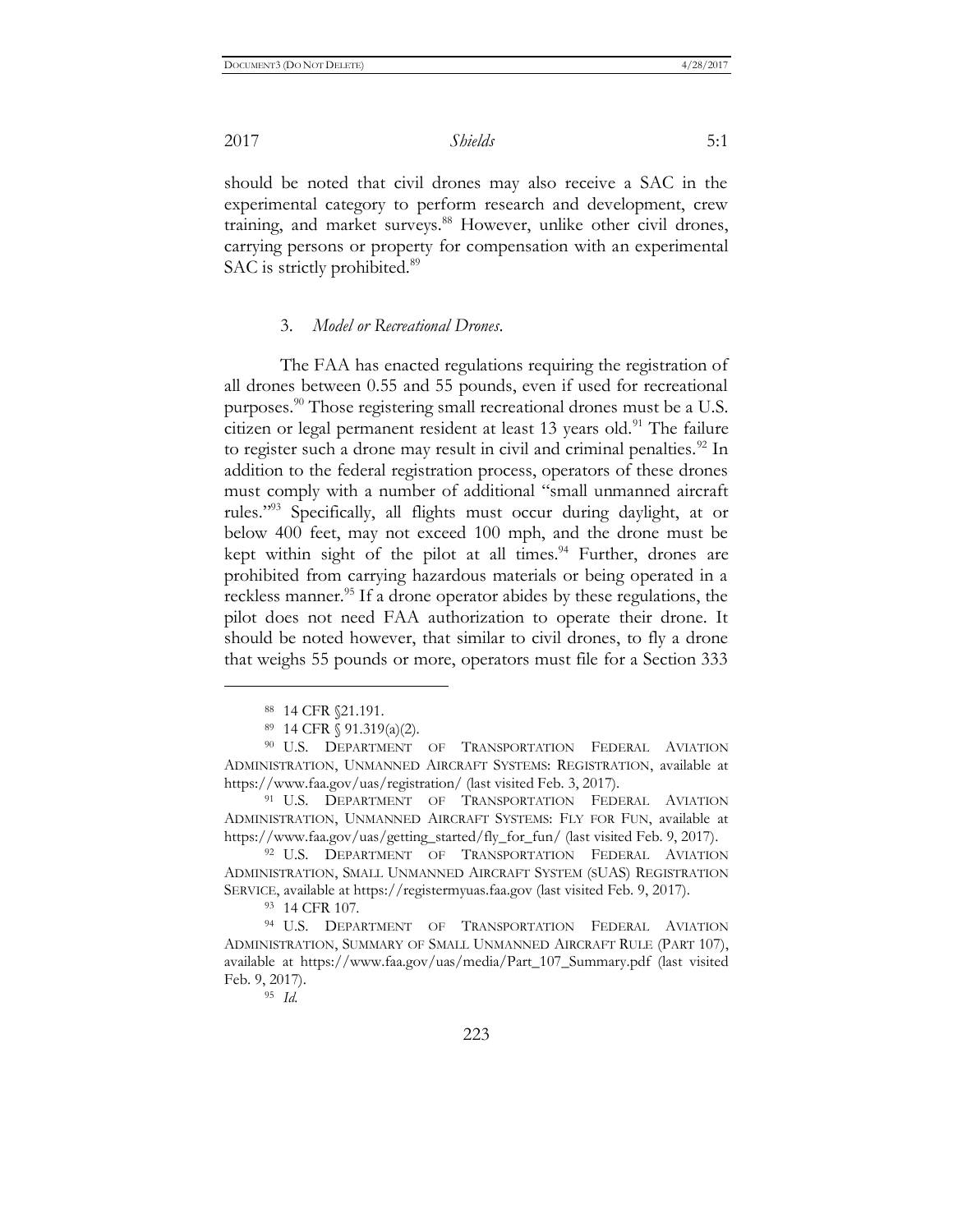exemption.<sup>96</sup> Despite these limited provisions, "[n]othing in this section shall be construed to limit the authority of the Administrator to pursue enforcement action against persons operating model aircraft who endanger the safety of the national airspace system."<sup>97</sup>

#### 4. *Additional Regulations*.

In addition to the above regulations, the government may classify airspace as prohibited, meaning "[n]o person may operate an aircraft within [the] area unless authorization has been granted by the using agency." <sup>98</sup> Additionally, foreign aircrafts, not part of the armed forces of a foreign country, may not navigate in the United States absent, among other factors, authorization from the Secretary of Transportation.<sup>99</sup> Finally, various criminal penalties have been put in place for violations of registration requirements in connection with transporting a controlled substance by aircraft.<sup>100</sup>

#### B. Drone Regulations in Mexico

Mexico's drone regulations are provided in the Dirección General de Aeronáutica Civil (General Direction Manual of Civil Aeronautics). The Dirección General de Aeronáutica Civil is a part of the Secretariat of Communications and Transportation of Mexico ("Secretariat"), which in essence is Mexico's Transportation Department.<sup>101</sup> The Secretariat is responsible for enacting drone regulations in Mexico, which has been accomplished principally

<sup>96</sup> U.S. DEPARTMENT OF TRANSPORTATION FEDERAL AVIATION ADMINISTRATION, UNMANNED AIRCRAFT SYSTEMS: BEYOND THE BASICS, available at https://www.faa.gov/uas/beyond\_the\_basics/#55 (last visited Feb. 9, 2017).

<sup>97</sup> FAA Modernization and Reform Act of 2012, Pub. L. 112-95, §336(b), 126 Stat. 11, 77.

<sup>98</sup> 14 CFR § 73.83.

<sup>99</sup> 49 USCS § 41703.

<sup>100</sup> 49 USCS § 46306.

<sup>101</sup> *See generally*, Secretaría de Comunicaciones y Transportes, http://www.sct.gob.mx (last visited Feb. 3, 2017).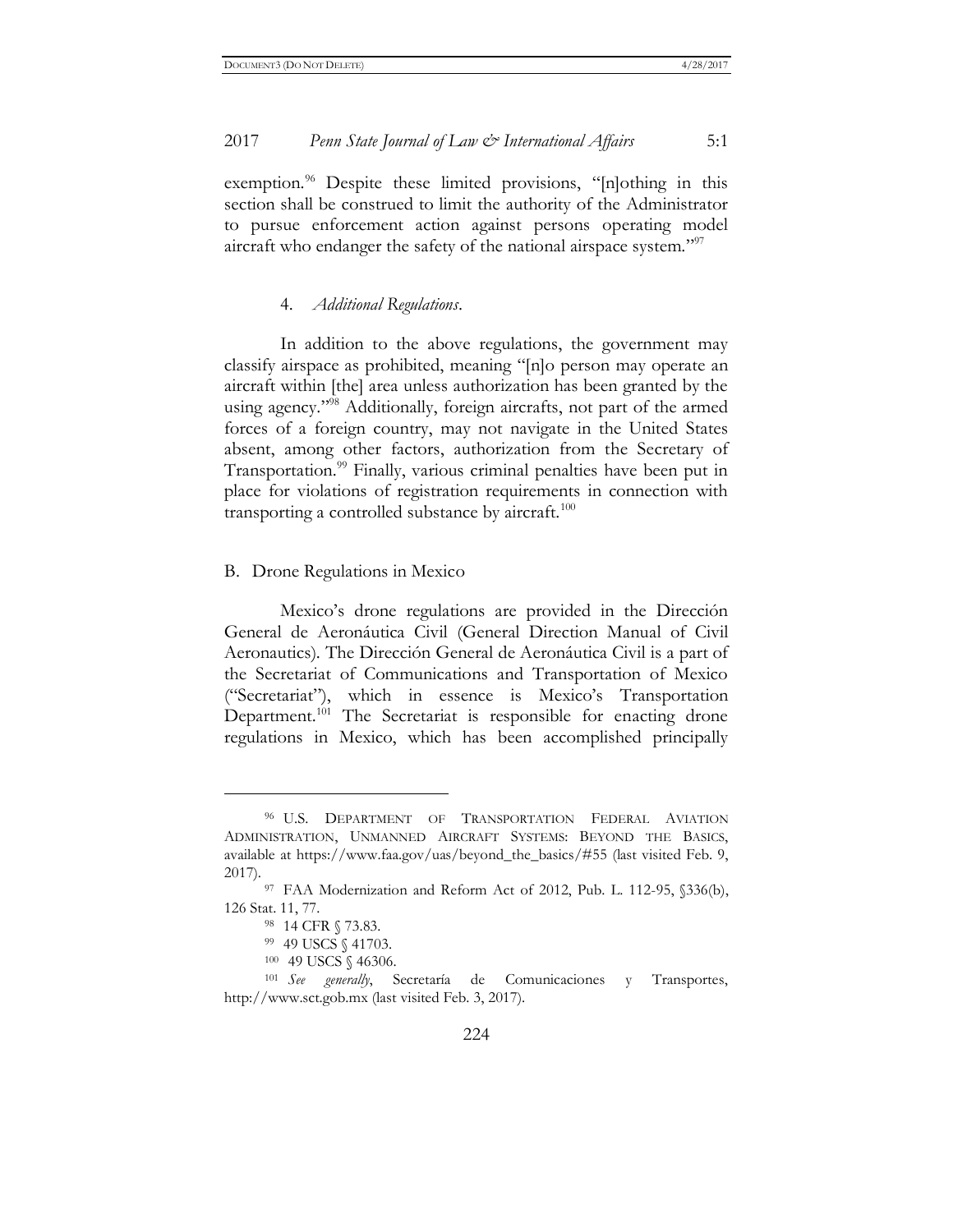through revisions to Mexico's Aviation Law, COAV23-10R2, in May 2015.<sup>102</sup>

COAV23-10R2 defines a drone as any vehicle capable of "transiting through air space."<sup>103</sup> The most important provisions within this regulation regarding drones are the drone classifications and the no permit requirement for the operation of small drones in daylight.<sup>104</sup> Specifically, the regulation divides drones into three categories based on size: small-sized drones weighing 2 kilograms (4.4 pounds) or less; medium-sized drones weighing between 2 kilograms and 25 kilograms (55 pounds); and large-sized drones weighing over 25 kilograms.<sup>105</sup> Small-sized drones are typically those used by hobbyists, and, as stated above, do not require any permit to fly, so long as they abide by the general flight laws.<sup>106</sup> Medium-sized drones require a permit to operate, unless operated on the grounds of a flight club.<sup>107</sup> Finally, large-sized drones require an operating permit, and the operator must also be a licensed pilot. $108$ 

Notwithstanding the above categorizations of drones, small recreational drones must abide by a number of additional regulations. For example, all drone flights must be operated during daylight hours only.<sup>109</sup> Additionally, all drones must stay 9.2 kilometers (5.72 miles) away from airports and 900 meters (0.56 miles) from helicopter pads. Further, small-sized drones are prohibited from flying above 122 meters (400 feet).<sup>110</sup> Throughout the duration of the flight, the

<sup>102</sup> CO AV-23/10 R2, available at http://www.sct.gob.mx/fileadmin/ DireccionesGrales/DGAC/00-aeronautica/co-av-23-10-r2.pdf.

<sup>103</sup> *Id.*

<sup>104</sup> *See* Nancy Palencia, *Mexico drones get green light*, CAPITALMEDIA, available at http://thenews.mx/2015/04/mexico-drones-get-green-light (last visited Nov. 12, 2015).

<sup>105</sup> CO AV-23/10 R2, art. 7, p. 4, available at http://www.sct.gob.mx/ fileadmin/DireccionesGrales/DGAC/00-aeronautica/co-av-23-10-r2.pdf.

<sup>106</sup> *Id.* at art. 8, p. 5.

<sup>107</sup> *Id.* at art. 9, p. 6.

<sup>108</sup> *Id.* at art. 10, p. 6.

<sup>109</sup> *Id.* at art. 7.2(k); see also *Mexico Drone Laws*, UAV SYSTEMS INTERNATIONAL INC. (Nov. 1, 2015), https://uavsystemsinternational.com/dronelaws-by-country/mexico-drone-laws/.

<sup>110</sup> *Mexican Drone Regulations*, THE DRONE INFO (June 24, 2015), http://www.thedroneinfo.com/mexican-drone-regulations/.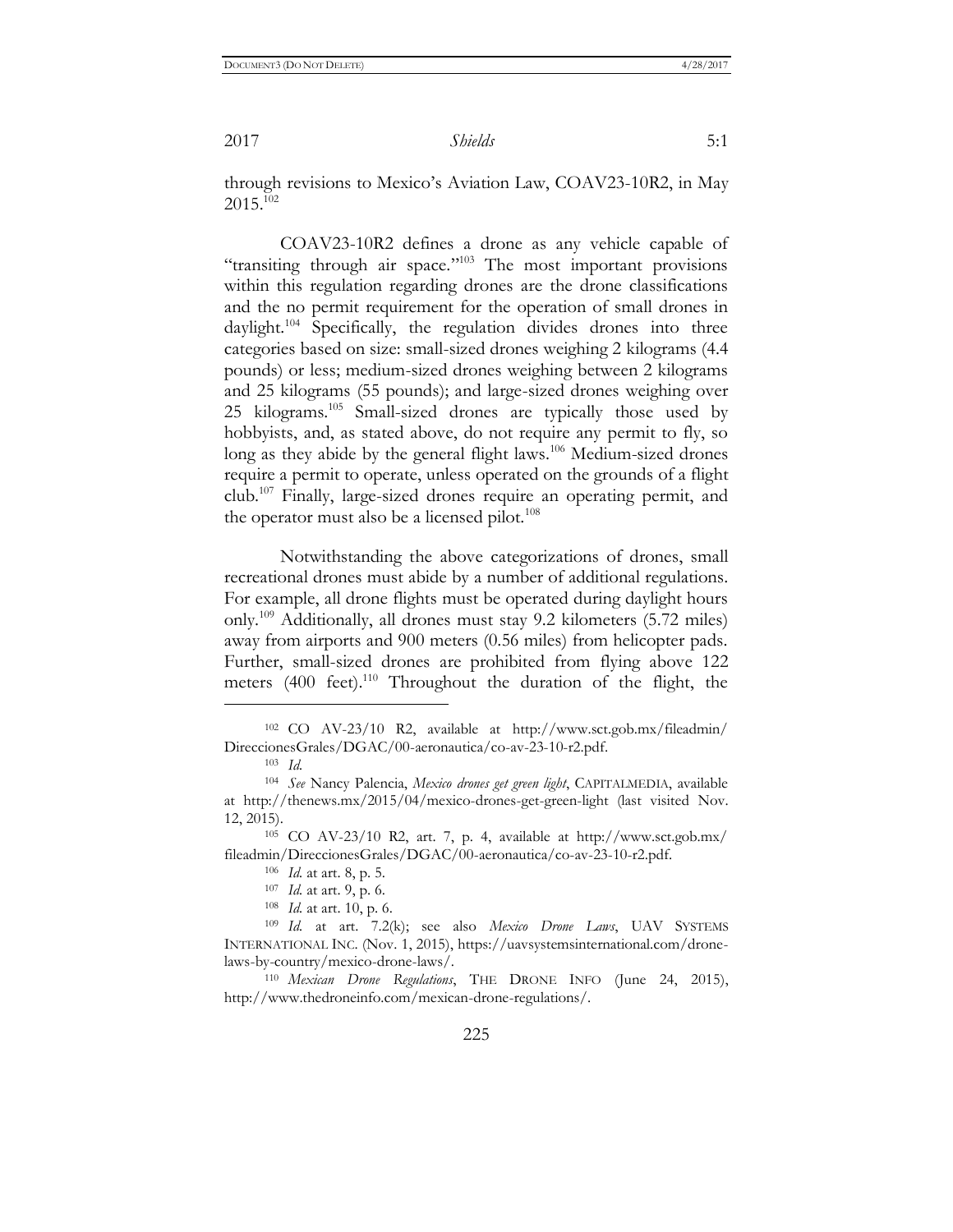$\overline{a}$ 

#### 2017 *Penn State Journal of Law & International Affairs* 5:1

operator or pilot must always keep the drone within his visual line of sight.<sup>111</sup> Finally, the regulations provide that all drones may not carry any dangerous merchandise or prohibited substances,<sup>112</sup> and pilots are responsible for any damage caused by an accident.<sup>113</sup>

As the foregoing discussion illustrates, Mexico's drone laws are not only new, but are not completely developed. That being said, commentators have stated that Mexico's drone laws are a step in the right direction, in part because they have closely modeled their regulations off of those currently in existence in the United States. However, both the drone regulations of Mexico and the United States are not fully comprehensive, leaving gaps for drones to be utilized in criminal activity, as displayed by the narcotics trafficking seen at the border.

#### IV. POSSIBLE SOLUTIONS TO PREVENT DRONES FROM BEING USED AS TOOLS FOR DRUG TRAFFICKING BY MEXICAN **CARTELS**

The previous sections have established the importance and impact of the use of drones to traffic narcotics into the United States. Factors contributing to the severity of this issue include the expanding drone industry, lack of drone regulations, and significant quantity of narcotics smuggled into the United States from Mexico. Based on the foregoing discussion, it is evident that the trafficking of narcotics from Mexico into the United States is nothing short of an epidemic. While certain drone regulations have been established by both Mexico and the United States, these regulations were not enacted to control the use of drones as tools for transporting narcotics. Since evidence suggests that Mexican cartels have begun to utilize drones as a trafficking technique, the need for a

<sup>111</sup> CO AV-23/10 R2, art. 8, p. 5, available at http://www.sct.gob.mx /fileadmin/DireccionesGrales/DGAC/00-aeronautica/co-av-23-10-r2.pdf.

<sup>112</sup> *Id.* at art. 7.2(e); see also *SCT announces new drone regulations*, MEXICO NEWS DAILY (Apr. 30, 2015), http://mexiconewsdaily.com/news/sct-announcesnew-drone-regulations ("[drones] must not carry anything dangerous or illegal.").

<sup>&</sup>lt;sup>113</sup> CO AV-23/10 R2, art. 7.2(g), p. 4, available at http://www.sct.gob.mx/ fileadmin/DireccionesGrales/DGAC/00-aeronautica/co-av-23-10-r2.pdf.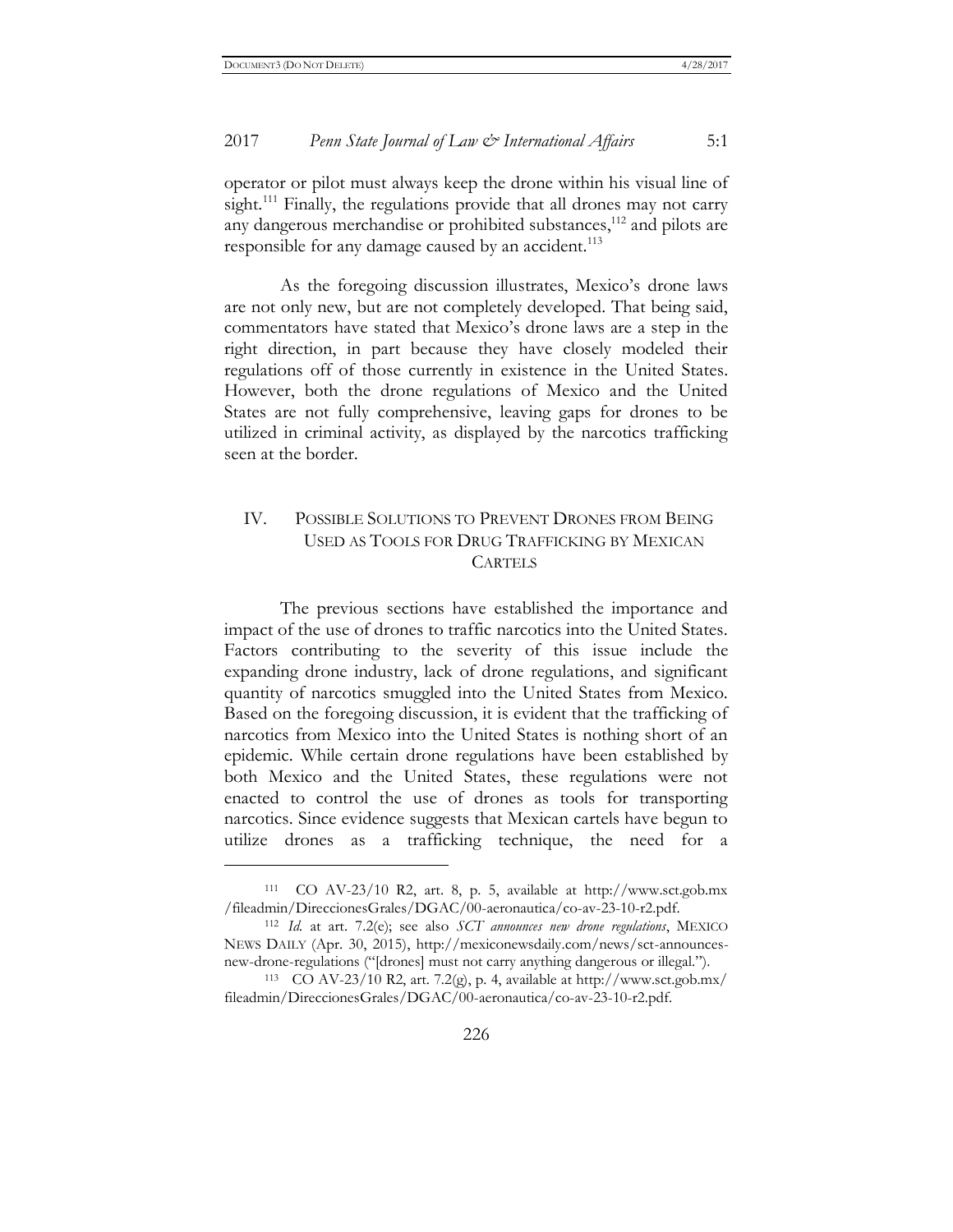comprehensive solution is imminent. This section proposes possible solutions to prevent drones from being used as tools by Mexican cartels for drug trafficking. This section will also discuss the regulation of drones in several other countries, and which policies, if any, should be adopted at the border.

It should be noted that while there exist several different theories to reduce the incidences of drug trafficking into the United States, $114$  this comment focuses on methods that can be used to specifically prevent cartels from using drones to traffic narcotics. While alternative theories could undoubtedly decrease the overall incidences of narcotics trafficking into the United States, they will not be the focus of the discussion.

#### A. Overview of Proposal

The most important aspects of solving the drone crisis at the border are the FAA Modernization and Reform Act of 2012, the Merida Initiative, and the extradition treaty between the United States and Mexico. As discussed above, the FAA has been granted an extension to finalize their implementation of drones into the United States airspace.<sup>115</sup> The FAA should utilize the extension granted in the FAA Modernization and Reform Act to implement regulations for drone use at the border, and fill in any gaps not covered by the current regulations. The specifics of possible regulations will be discussed in subpart 1, below. These refined regulations within the FAA Modernization and Reform Act should then be implemented into collaborative drone regulations with the Mexican government at the border. This can be accomplished through the Merida Initiative, and specifically, through the first three pillars, which focus on disrupting organized criminal groups, strengthening institutions, and building a twenty-first century border. Such collaborative drone regulations would be consistent with the goals of the Merida

 $\overline{a}$ 

227

<sup>114</sup> *See inter alia* Mark Osler, SYMPOSIUM: DRUG POLICY REALITY AND REFORM: ASSET FORFEITURE IN A NEW MARKET-REALITY NARCOTICS POLICY, 52 Harv. J. on Legis. 221 (2015). (proposing that attacking the "cash flow" of the cartels would disrupt their narcotics operations).

<sup>115</sup> Aviation Pros, *supra* note 65.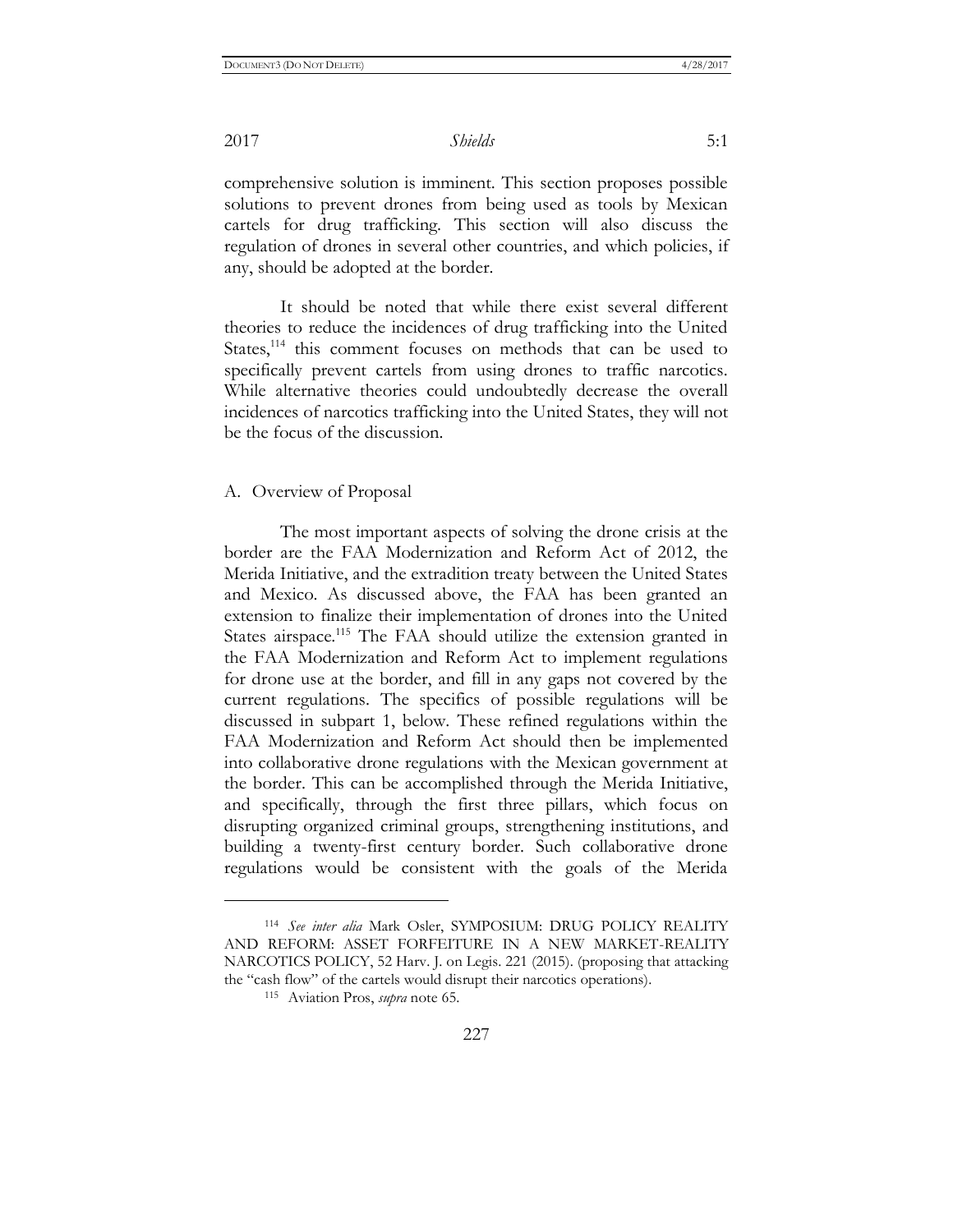Initiative. As part of the Initiative, the Mexican government must work to honor any new regulations implemented in the United States through the FAA Modernization and Reform Act. Finally, any criminal violations of the collaborative regulations would permit the United States to prosecute any offenders located in Mexico, due to the extradition treaty between the United States and Mexico. In order for this proposal to be effective, both countries must work to honor the treaty while respecting the other nation's sovereignty. With the basic framework of the proposal established, potential new drone regulations will be discussed below.<sup>116</sup>

#### 1. *New Drone Regulations to be enacted through the FAA Modernization and Reform Act*.

To begin, both the United States and Mexico must enact regulations that explicitly ban the use of drones as drug trafficking tools at the border. No such regulation currently exists in either country, so this proposal is intuitively the first step in solving this problem. It is significant that a number of states have already enacted legislation prohibiting the weaponization of drones.<sup>117</sup> For this reason, a prohibition on the transportation of drugs would be feasible and consistent with existing drone regulations.

Next, the United States and Mexico should create harsher penalties for offenders who use drones to transport narcotics across the border. While trafficking narcotics across the border is already illegal,<sup>118</sup> a sentence enhancer for the use of drones would help deter future incidences of drone transportation, since the relatively small benefits of a single drone trafficking flight would not outweigh the potential enhanced sentence attached to such conduct. Such a sentence enhancer would also apply to those receiving the drone shipment within the United States. This proposal is closely related to

<sup>116</sup> While it is not anticipated that the cartels will follow every regulation this comment proposes, such regulations may nonetheless help deter cartels from using drones as trafficking tools by making the penalties for such conduct outweigh its potential benefits.

<sup>117</sup> *See inter alia* N.C. Gen. Stat. § 14-401.24 (2014).

<sup>118 21</sup> USC § 841.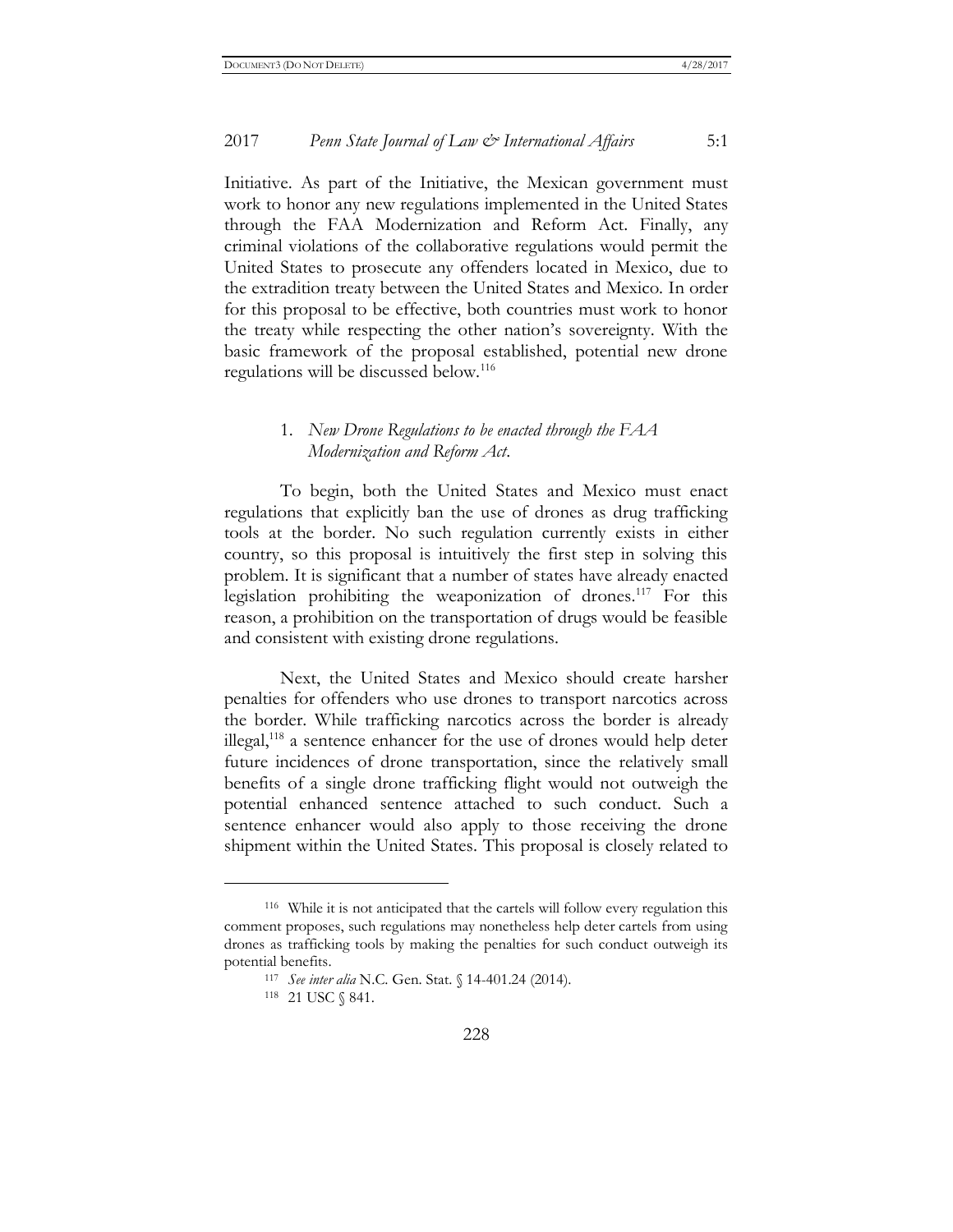the first, however with slight differences. Whereas the previous proposal was an explicit ban on trafficking narcotics with drones, this proposal ensures a harsher penalty for those caught trafficking narcotics in this fashion. While the former is its own offense, the latter would attach to legislation already in existence.

Additionally, the United States and Mexico should categorize the region extending the length of the border as a "no fly zone" for drones, thus prohibiting unauthorized drone flights within 5 miles of the border.<sup>119</sup> This is accomplished by categorizing this region as "prohibited airspace," in which no drone operations may take place in a designated region of the border without the express permission of the United States or Mexican governments.<sup>120</sup> Any drone flights within this region, with the exception of drones currently controlled by the CBP,<sup>121</sup> would be strictly prohibited, and those participating in unauthorized flights would be subject to severe penalties as well as confiscation of any drone and narcotics being transferred across the border.<sup>122</sup> While such regions already exist, the border of the United States and Mexico is not included among these "no-fly zones."<sup>123</sup> As will be described below, several countries have adopted similar "nofly zones" to help regulate drone flights. $124$ 

In conjunction with the prohibited airspace, all drone flights that fall outside of this region but nevertheless remain within 10 miles of the border must be operated within the line of sight of the operator – GPS and camera controlled flights should be strictly prohibited within this region. Adopting such a regulation would make it much more difficult for those attempting to traffic narcotics via

<sup>119</sup> Bobby Sudekum, *Don't fly drones here*, MAPBOX (July 22, 2014),

https://www.mapbox.com/blog/dont-fly-here/ (Map of current no-fly zones for drones).

<sup>120</sup> 14 C.F.R.§§73.81-73.83 (2011).

<sup>121</sup> *See* U.S. DEPARTMENT OF HOMELAND SECURITY, *supra* note 54.

<sup>122 21</sup> U.S.C. § 881.

<sup>123</sup> FAA Modernization and Reform Act of 2012, Pub. L. 112-95, §334, 126 Stat. 11, 76-77.

<sup>124</sup> Canada prohibits flights within restricted airspace, including near or over military bases, prisons, and forest fires. *See* Canadian Aviation Regulations, SOR/96-433 (Can.) available at http://laws-lois.justice.gc.ca/PDF/SOR-96- 433.pdf.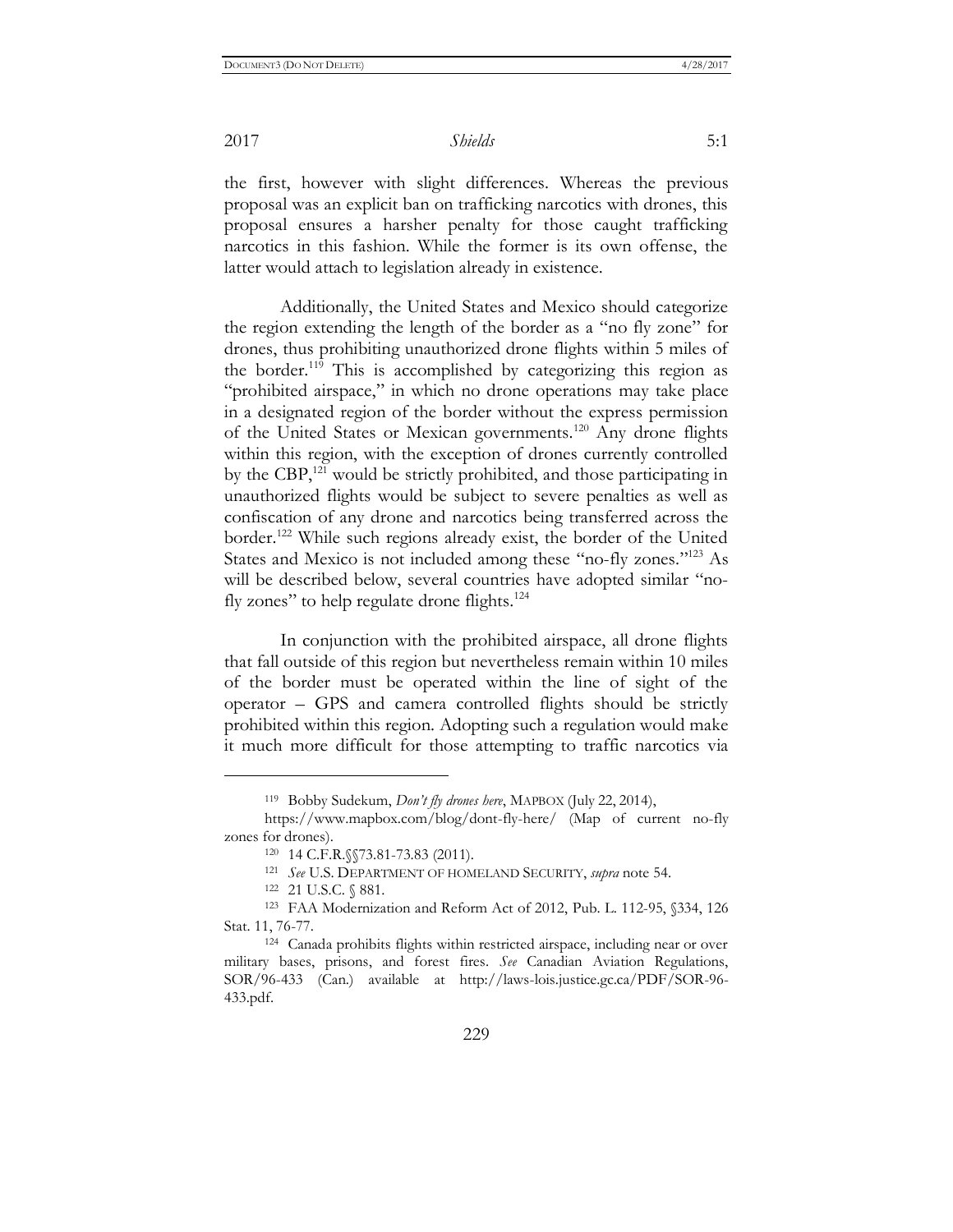drones to remain hidden from authorities, and should make the risk of such a flight outweigh the potential benefits. This would also make drone trafficking flights less convenient, since they cannot be controlled through an automatic flight pattern with GPS coordinates or from a remote location via camera. To be effective, this regulation would also require the communities neighboring the border to be well informed of the regulation's requirements.

Finally, recall that the current United States and Mexican regulations categorize drones based on weight.<sup>125</sup> However with reports that the cartels are engineering their own drones with larger engines to make transporting narcotics more efficient,<sup>126</sup> regulations should be implemented prohibiting certain engine sizes for civilian drones. By limiting the engine size of drones that can be used for narcotics trafficking, such drones will be unable to carry greater weight, and thus will be unable to transport larger quantities of narcotics. Any drones seized that contain engine sizes exceeding the statutory limit will be subject to additional penalties. This regulation will help deter cartels from constructing their own drones with increased engine sizes, thus making drones an inefficient method for trafficking narcotics.

#### 2. *Additional Methods*.

 $\overline{a}$ 

In addition to the above regulations, the United States and Mexico should employ the use of geo-fencing technology. Put simply, geo-fencing is a virtual barrier that surrounds a geographical boundary through the use of a GPS.<sup>127</sup> Geo-fencing technology could automatically prevent drones from entering a designated prohibited area. By designating the region extending the length of the border as

<sup>125</sup> FAA Modernization and Reform Act of 2012, Pub. L. 112-95, §336, 126 Stat. 11, 77-78; CO AV-23/10 R2, art. 7, p. 4, available at http://www.sct.gob.mx/ fileadmin/DireccionesGrales/DGAC/00-aeronautica/co-av-23-10-r2.pdf.

<sup>126</sup> *Drug delivery drone crashes in Mexico*, BBC NEWS (Jan. 22, 2015), <http://www.bbc.com/news/technology-30932395> (Stating that cartels hired engineers to manufacture drones to carry more weight than those that were commercially available.).

<sup>127</sup> *DEFINITION: geo-fencing (geofencing)*, TECHTARGET (Sep. 2015), http://whatis.techtarget.com/definition/geofencing.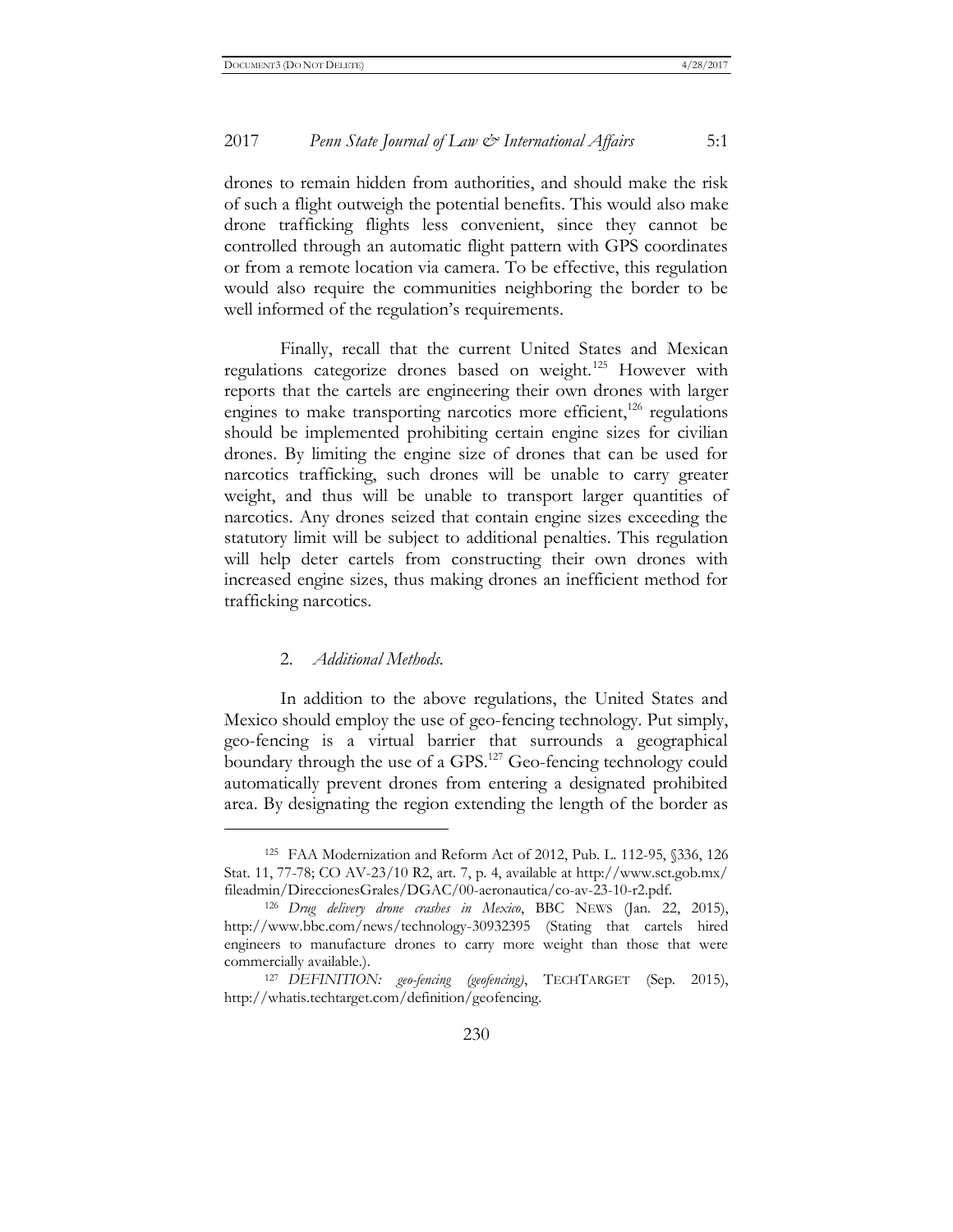$\overline{a}$ 

2017 *Shields* 5:1

prohibited airspace, as described above, the use of geo-fencing technology would ensure that GPS controlled drones do not fly within 10 miles of the border. This proposal is feasible, as U.S. lawmakers have recently suggested similar regulations.<sup>128</sup>

The United States must also continue utilizing their own surveillance drones at the border to help identify any unauthorized drones in the border airspace.<sup>129</sup> Since the drones utilized by the CBP already monitor the border for drug trafficking,<sup>130</sup> extending their operation to monitor the skies is the next logical and necessary step in preventing narcotics trafficking. In fact, China is currently utilizing drones in their own efforts to prevent drug trafficking on the Indian border in Tibet and in Xinjiang and Yunnan regions.<sup>131</sup> The use of such technology comes with its own weaknesses however, as drones utilized by the CBP may be susceptible to attacks.<sup>132</sup> Increased drone

<sup>128</sup> *See* Kim Kirschenbaum, *Recreational Drones Present Enforcement Issues for FAA*, UNIVERSITY OF PENNSYLVANIA LAW SCHOOL (Sept. 23, 2015), http://www.regblog.org/2015/09/23/kirschenbaum\_recreational\_drones/ (New York Senator Chuck Schumer recently announced his intentions to introduce an amendment mandating the use of geo-fencing technology on drones to restrict their flying capabilities.); *see also* Kaveh Waddell, *Chuck Schumer Wants to Set Up No-Drone Zones Around Airports*, NATIONAL JOURNAL (Aug. 19, 2015), http://www.nationaljournal.com/tech/2015/08/19/chuck-schumer-wants-set-upno-drone-zones-around-airports (Geo-fencing technology proposals would create no-fly zones for "sensitive areas.").

<sup>129</sup> *See* U.S. DEPARTMENT OF HOMELAND SECURITY, *supra* Note 54.

<sup>130</sup> *See* Thompson, *supra* note 17.

<sup>131</sup> *China deploys radars, drones on borders to curb infiltration*, THE ECONOMIC TIMES (Nov. 6, 2015), http://economictimes.indiatimes.com/news/defence/ china-deploys-radars-drones-on-borders-to-curb-infiltration/articleshow/49688679 .cms.

<sup>132</sup> *See* Scott Peterson & Payam Faramarzi, *Iran Hijacked US Drone, Says Iranian Engineer*, CHRISTIAN SCI. MONITOR (Dec. 15, 2011), http://www.csmonitor.com/World/Middle-East/2011/1215/Exclusive-Iran-

hijacked-US-drone-says-Iranian-engineer-Video (Commentators have noted that the GPS guidance system that allows a UAS to fly free is highly susceptible to attack); *see also* Lorenzo Franceschi-Bicchierai, *Drone Hijacking? That's Just the Start of GPS Troubles*, WIRED (July 6, 2012), http://www.wired.com/dangerroom /2012/07/drone-hijacking/all/ ("There are already drones in use in the country that are plausible targets for jamming – think of the drones being used to monitor the border between the U.S. and Mexico for drug smuggling and border jumping.").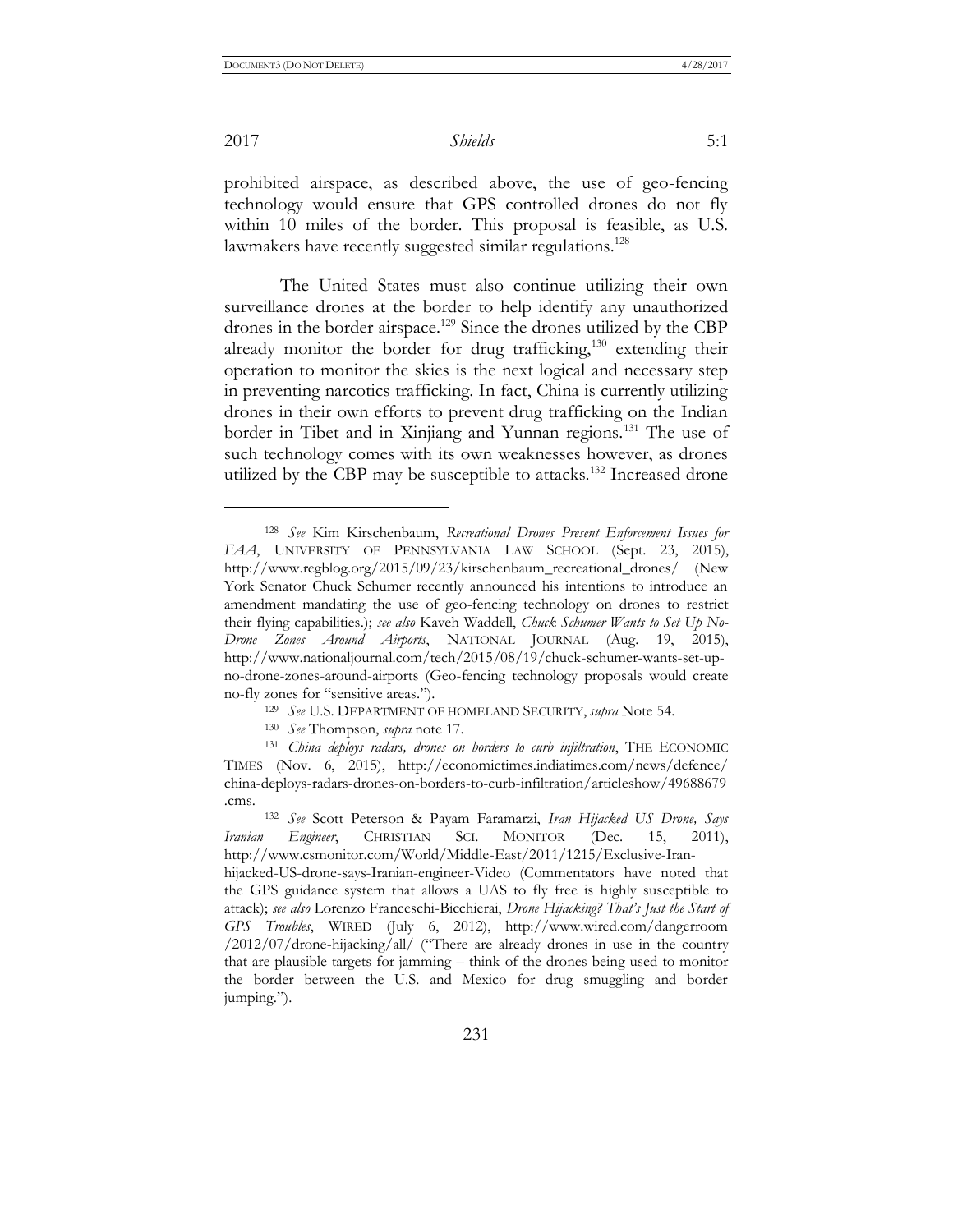security could protect CBP drones from being hijacked,<sup>133</sup> and such techniques could then be used to ground unauthorized drones trafficking narcotics.<sup>134</sup>

#### B. Drone Regulations of Other Nations

Numerous countries around the world have enacted their own unique drone regulations, the adoption of which may be useful to the United States and Mexico in their efforts to combat narcotics trafficking. The following discussion explores a number of drone regulations from several countries. While some of the outlined regulations may prove to be useful in the future of drone regulation at the border, others are included to provide a simple comparison. This discussion is intended to highlight how the regulations of Mexico and the United States compare to those of other nations, and discuss which regulations may be useful to help curb the incidences of drones being used to traffic narcotics across the border. The countries described below were selected based on a unique feature about their drone regulations, and provided a distinct basis of comparison to the drone regulations of Mexico and the United States.

#### 1. *United Kingdom*.

 $\overline{a}$ 

To begin, drone regulations in the United Kingdom are very similar to those of the United States. One notable difference is that the United Kingdom requires direct visual contact to be maintained at all times, and the operator may not use a monitor to conduct the

<sup>133</sup> Bellow, *supra* note 86 at 615 ("The FAA should also require that all UASs come equipped with some sort of anti-drone-jacking technology.").

<sup>134</sup> Josh Solomon, Unc*ertainties Remain as FAA Integrates Drones Into American Skies*, MCCLATCHY DC (April 29, 2013), http://www.mcclatchydc.com/2013 /04/29/189894/uncertainties-remain-as-faa-integrates.html ("Drones also are susceptible to communications jamming, leaving the operator unable to control the aircraft.").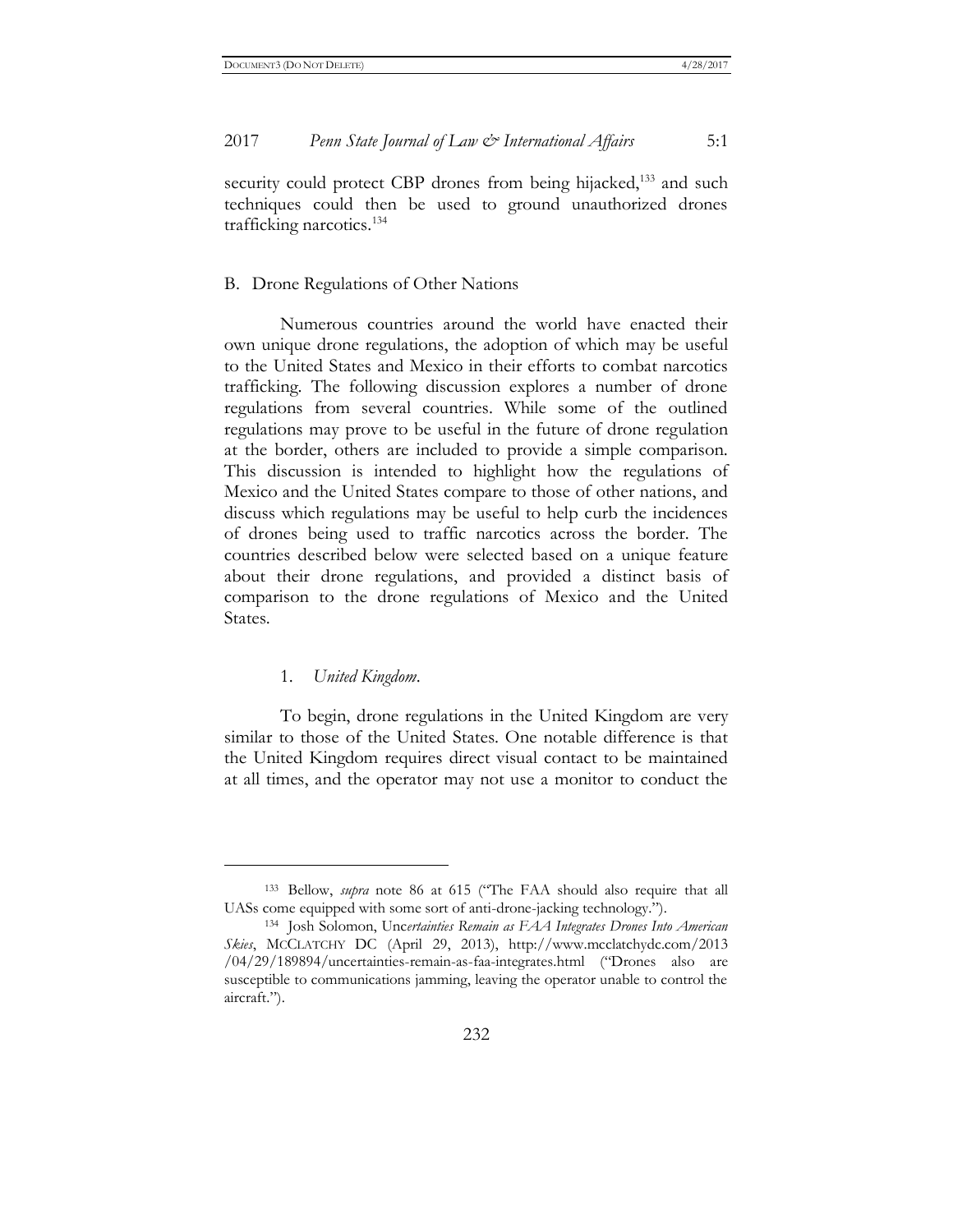flight.<sup>135</sup> A similar regulation should be enforced at the designated 10mile zone at the border, discussed above. This would prohibit GPS or camera operated flights, thus forcing pilots to keep the drone in their line of sight. In turn, this UK regulation would increase the risk that a potential trafficker will be identified.

#### 2. *Canada*.

As previously noted, Canada prohibits flights within restricted airspace, including near or over military bases, prisons, and forest fires.<sup>136</sup> A similar regulation could create a "no-fly zone" within five miles of the border, and impose severe fines or penalties for any violators caught operating an unauthorized drone in this region. Additionally, Canada prohibits operating a drone in a region that would interfere with first responders.<sup>137</sup> A similar regulation could be implemented at the border, prohibiting drone flights that could interfere with drones currently being utilized by the CBP.

#### 3. *Bangladesh*.

Contrary to the United States and Mexico, the Government of Bangladesh has banned all drones that did not have flight permission prior to December 2014.<sup>138</sup> While an interesting approach to drone regulation, a similar approach would likely be far too drastic in the United States and Mexico, where demand for drones are skyrocketing, and would not directly solve the issue of drones used as trafficking tools. Nevertheless, the approach to drone regulations in Bangladesh is an interesting contrast to the regulations discussed in the United States and Mexico.

<sup>135</sup> *Above the Law: How Drone Laws Around the World Are Affecting Production*, LITTLE BLACK BOOK LTD. (Sept. 2014), http://www.lbbonline.com/news/abovethe-law-how-drone-laws-around-the-world-are-affecting-production/.

<sup>136</sup> *See* Canadian Aviation Regulations, *supra* note 124.

<sup>137</sup> *Id.*

<sup>138</sup> *No drone allowed in country's airspace*, THE DAILY STAR (Dec. 31, 2014), http://www.thedailystar.net/no-drone-allowed-in-countrys-airspace-57769; *see also*  CIVIL AVIATION AUTHORITY, BANGLADESH, http://www.caab.gov.bd (last visited Jan. 7, 2016).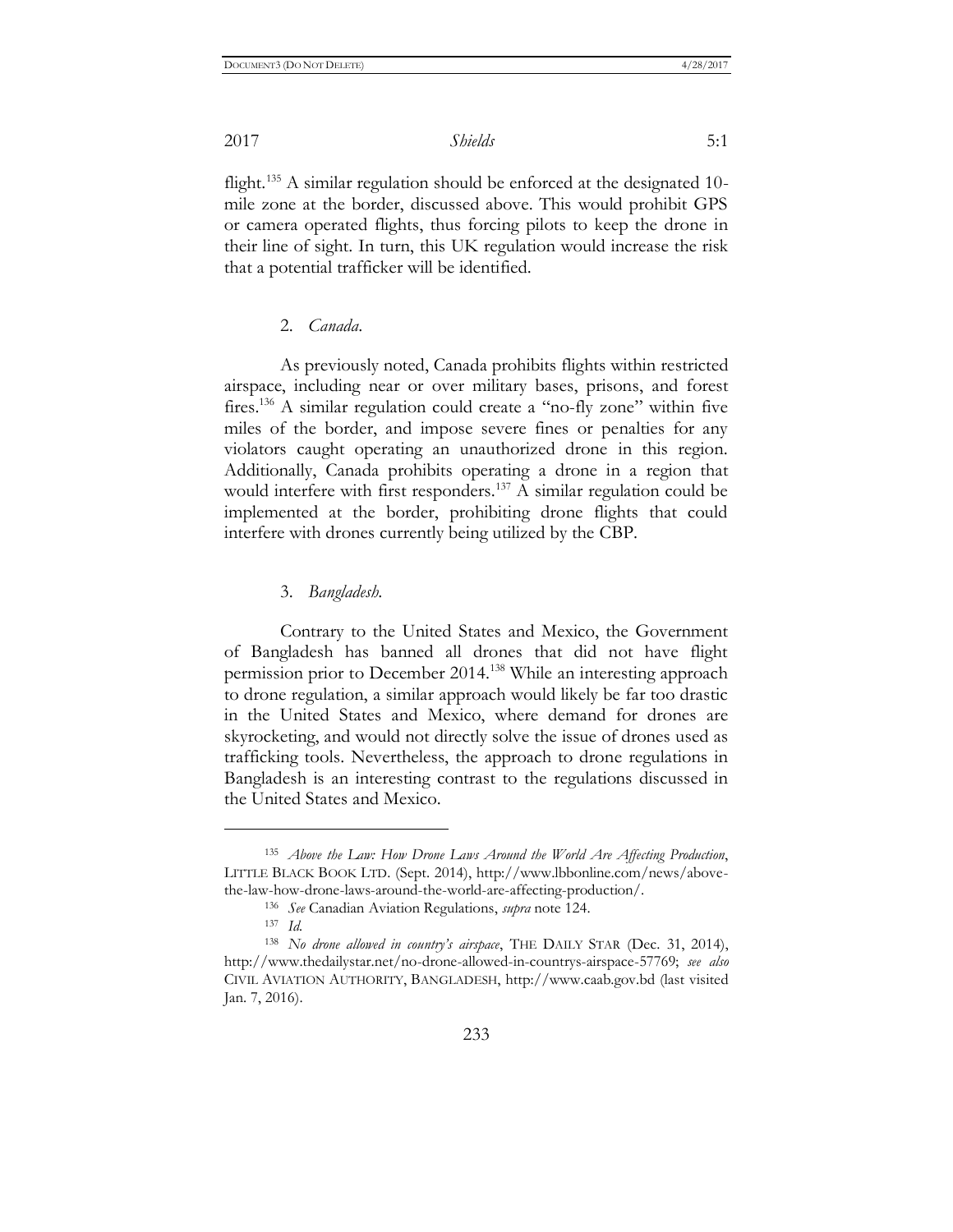#### 4. *Brazil*.

On the opposite end of the spectrum, Brazil does not have any restrictions on drone usage within their country.<sup>139</sup> The country intended to implement new drone legislation before the 2016 Olympics,<sup>140</sup> however such measures were largely unsuccessful.<sup>141</sup> While not a practical solution by any means, this *laissez faire* approach to drone regulation is interesting in the context of the rising drone market across the globe.

#### 5. *Austria*.

Austria requires that potential drone users either have a pilot license or pass an exam about Austrian air law.<sup>142</sup> While such a regulation may seem harsh, it undoubtedly would increase the security of the border, permitting only trained pilots or those with requisite knowledge to pilot drones. While such a regulation may not directly have any deterring effects on the trafficking of narcotics into the United States via drones, this regulation would increase the safety of the communities at the border by enhancing notice of the no-fly zones and applicable drone laws prohibiting trafficking.

#### 6. *The Netherlands*.

 $\overline{a}$ 

The final, and most outlandish, method of drone regulation in a foreign country is found in the Netherlands. While not exactly a regulation, it is worth mentioning that the Dutch National Police

<sup>139</sup> *Above the Law: How Drone Laws Around the World Are Affecting Production*, LITTLE BLACK BOOK LTD. (Sept. 2014), http://www.lbbonline.com/news/abovethe-law-how-drone-laws-around-the-world-are-affecting-production/.

<sup>140</sup> *Brazil to Unveil New Drone Legislation ahead of 2016 Olympics*, PANAM POST (Apr. 17, 2015), https://panampost.com/panam-staff/2015/04/17/brazil-tounveil-new-drone-legislation-ahead-of-2016-olympics/.

<sup>141</sup> Russell Brandom, *How Brazil is trying (and failing) to keep drones away from the Olympics*, THE VERGE (Aug. 8, 2016), http://www.theverge.com/2016/8/8/ 12402972/olympics-rio-2016-anti-drone-jamming-public-safety.

<sup>142</sup> BUNDES-VERFASSUNGSGESETZ [B-VG] [CONSTITUTION] BGBl No. 253/1957, as amended by Bundesgesetz [BGBl] No. 96/2013, art. 4, § 24 (Austria).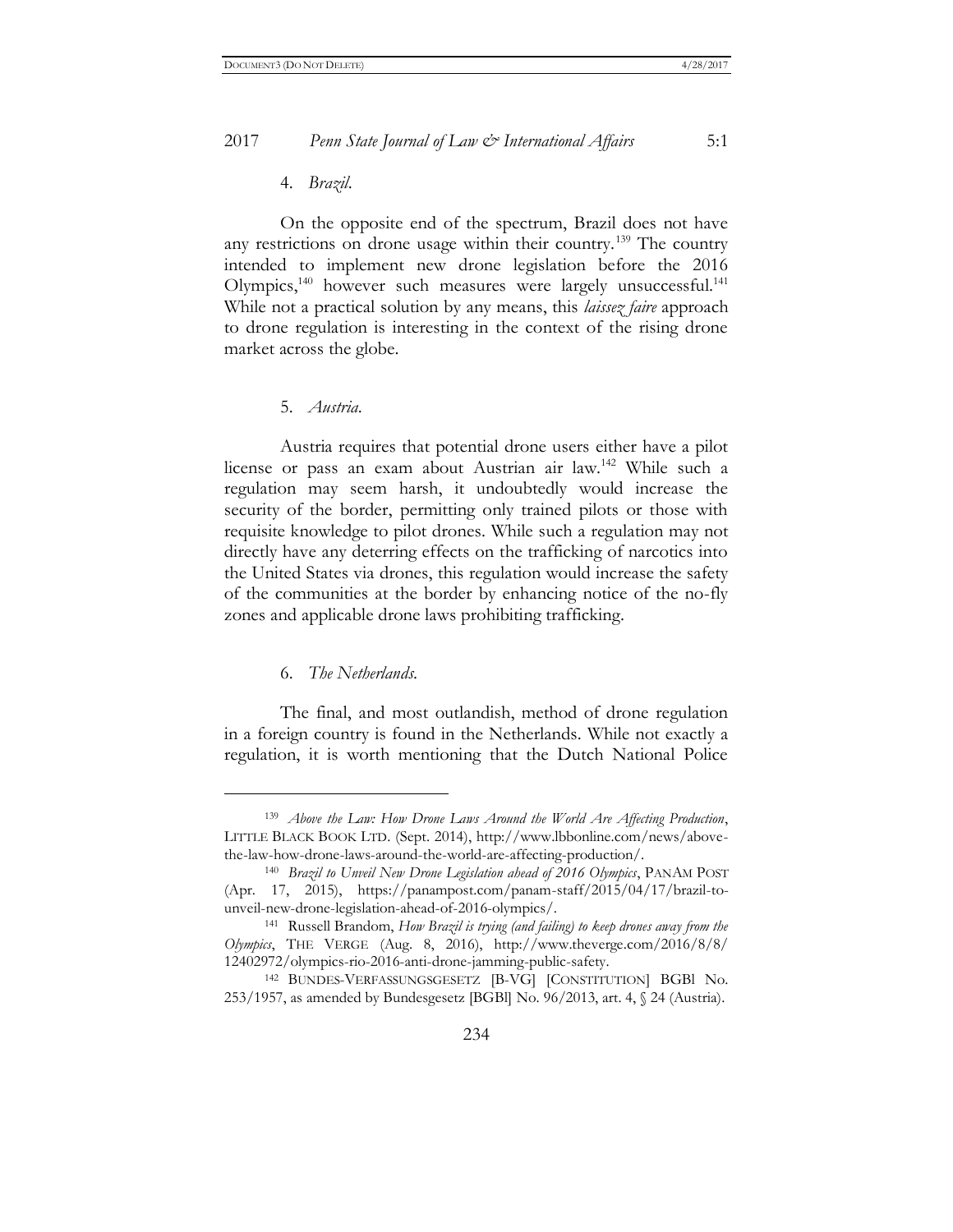Corps has begun a new initiative using eagles to capture unauthorized drones from the sky.<sup>143</sup> The eagle responds to the drone as it would its normal prey, snatching the drone mid-flight and carrying it to the ground. It has been explained that "these birds' animal instincts . . . offer an effective solution to a new threat."<sup>144</sup> While this technique may seem impractical, one cannot deny the poetic justice of seeing a bald eagle protect the American border by snatching a shipment of illicit narcotics from the sky.

#### V. CONCLUSION

The use of drones to traffic narcotics into the United States from Mexico is an increasing phenomenon that is contributing to the United States' drug epidemic. Drones are becoming more widely available, and the current regulations cannot keep up with this expansion. The need for a solution is imminent as we move into 2017. The current drone regulations of Mexico and the United States are insufficient to solve this crisis, however the pieces of a solution have been put into place. The United States needs to utilize the recent extension of the FAA Modernization and Reform Act to ensure that new regulations are enacted to help prevent future incidences of drug trafficking into the United States. Potential regulations include explicit bans on using drones as trafficking tools as well as sentence enhancers for such uses, categorizing the border as prohibited airspace or a "no-fly zone," and limitations on drone engine sizes. These regulations could be promulgated through the FAA Modernization and Reform Act, and implemented into Mexico's own drone legislation through the Merida Initiative. Once these two nations have collaborative drone regulations at the border, they should continue to honor the extradition treaty they signed in 1978. In addition to the above framework, both countries should utilize geo-fencing technology, thus creating virtual barriers for any GPS piloted flights. The United States CBP should continue using

<sup>143</sup> Mindy Weisberger, *Drone-hunting eagles can snatch devices out of the sky*, CBS NEWS (Feb. 8, 2016), http://www.cbsnews.com/news/drone-hunting-eagles-cansnatch-the-devices-out-of-the-sky/.

<sup>144</sup> *Id.*